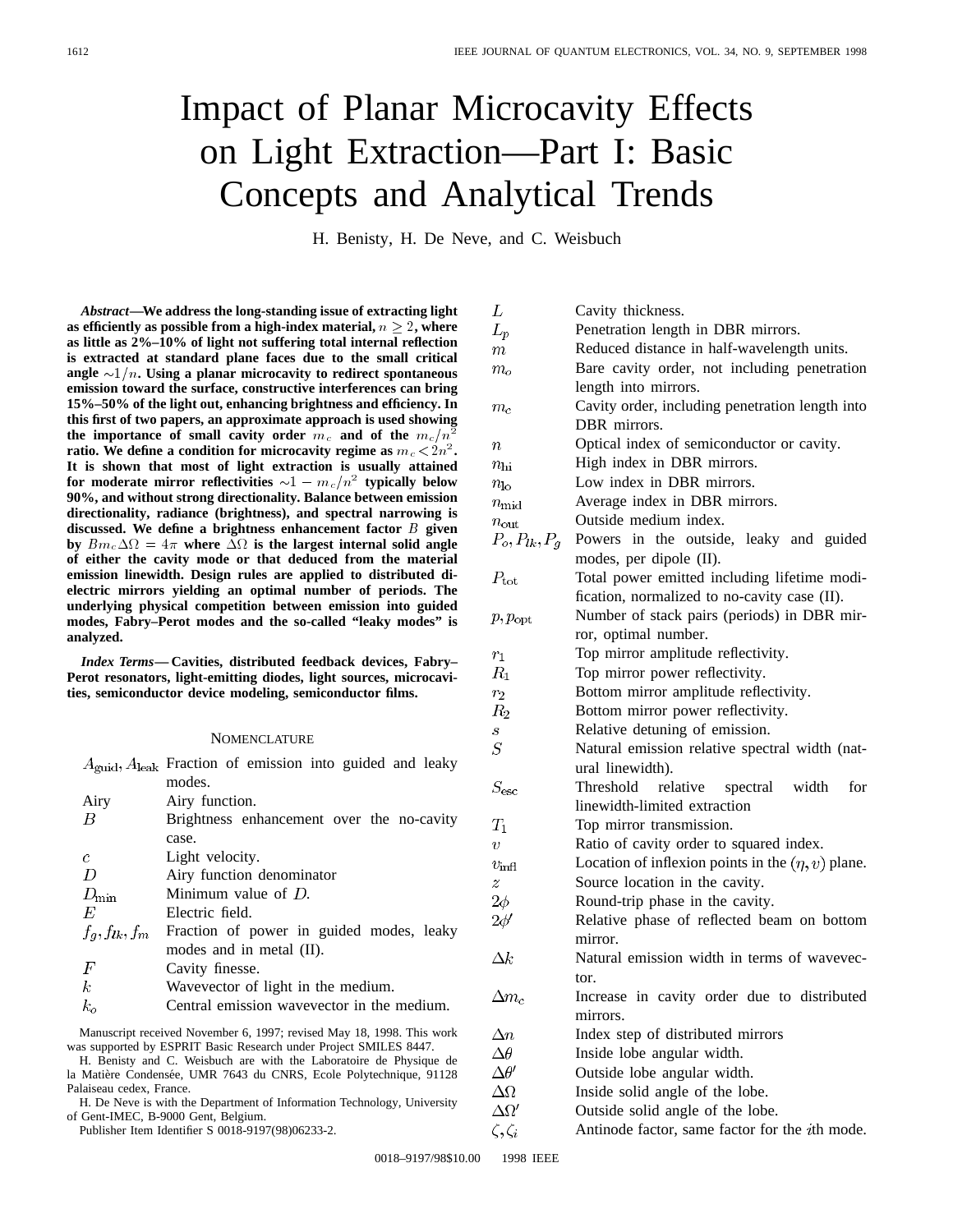| $\eta, \eta_{pc}, \eta_{\text{eff}}$ | Extraction efficiency, extraction per cycle, ef- |
|--------------------------------------|--------------------------------------------------|
|                                      | fective extraction with recycling (II).          |
| $\eta_h, \eta_v, \eta_{\rm iso}$     | Extraction efficiency of horizontal, vertical,   |
|                                      | and isotropic dipoles (II).                      |
|                                      | Wavelength.                                      |
| $\lambda_{\rm opt}, \lambda_B$       | Wavelength of optimal extraction, Bragg          |
|                                      | wavelength of DBR mirror.                        |
| Η                                    | Angle.                                           |
| $\theta_c$                           | Critical angle.                                  |
| $\theta_{o}$                         | Smallest inside resonant angle.                  |
| $\theta_l$                           | Angle of stop-band edge for DBR mirrors.         |
| $\theta_{\rm lo}$                    | Critical angle for DBR low index medium.         |
| $\omega$                             | Light pulsation.                                 |
|                                      |                                                  |

- Ω Solid angle.
- $\Omega_{c}$ Internal solid angle below the critical angle.
- $\Omega_{\text{gui}}, \Omega_{\text{leaky}}$  Internal solid angle of guided and leaky modes.

*Meaning of some long sub and superscripts:*

- bare Bare cavity, without distributed mirrors.
- crit Critical value to obtain most of the extraction enhancement.
- esc In escape window, refering to spectral width.
- mono Cavity-limited with reference to (solid) angle of lobe.
- lim Limit value between the monochromatic "mono" and "poly" cases.
- loss Optimized value of, e.g., mirror reflectivity in the presence of losses.
- max Maximum value of, e.g., extraction efficiency in the presence of losses.
- poly Spectral width-limited with reference to (solid) angle of lobe.
- sp Optimized value in the presence of spectral width.
- sym Symmetric cavity.
- asym Asymmetric cavity, with two different mirrors.

## I. INTRODUCTION

**SPONTANEOUS** emission from solid-state sources such<br>as semiconductors (SC's), for example, in light-emitting<br>diagonal state of ED's), son efter has associated internally internal diodes (LED's), can often be considered internally isotropic. Since only those directions within the critical angle  $\theta_c$  =  $\sin^{-1}(n_{\text{out}}/n)$  allow escape to the outer medium  $(n, \text{ index})$ of semiconductor, index  $n_{\text{out}}$ , usually index of air or epoxy in commercial LED's [1], [2]), the internal solid angle  $\Omega_c =$  $2\pi(1-\cos\theta_c)$  for escape to air is of the order of  $2\pi/2n^2$ at a planar face. For a bare source and the high indices  $n =$ 2.5–4 of SC media, a very small fraction  $\eta_{\text{bare}} \sim 1/4n^2$  of emission may directly escape, of the order of only 2% for GaAs bandgap radiation  $(n = 3.65)$  [3].

Extracting the majority remainder light translates into severe technological complexity and/or material requirements: transparent substrate, surrounding of die with reflectors to redirect side-emitted light, at the expense of absolute brightness [2], [4]–[7], or extremely high internal quantum efficiency to attempt escape again through reabsorption and reemission, the mechanism known as photon recycling [8]–[12]. Another way is to redirect photon momentum through rough interfaces [13]. Instead, we discuss here what can be expected from microcavities [11], [12], [14]–[21] to alleviate the poor extraction efficiency of high-index materials retaining a simple planar structure but redirecting as many photons as possible into the escape cone by means of interferences. In the GaAs testbed case, optimized microcavity LED's at 980 nm already demonstrated  $\eta = 22.8\%$  [22]–[25], prompting us to generalize this result and to determine what are the ultimate perfomances one can expect.

Microcavity effects have widely been demonstrated regarding directionality and spectral narrowing of emission from otherwise isotropic and/or broad-spectrum structures [15], [16], [21], [26]–[35]. As for total emission and hence spontaneous lifetimes, they are weakly affected for electron–hole pair recombination and the rather low reflection coefficients considered here [17], [36]–[39]. This is the socalled "weak coupling" regime, to be distinguished from the situation of exciton fluorescence in high-reflectivity cavities leading to a "strong-coupling" regime and vacuum Rabi oscillation [40]–[45]. This is also to be distinguished from the case of spontaneous emission rate enhancement by the Purcell factor  $(Q/4\pi^2)(\lambda^3/V)$ , occuring in three-dimensional (3-D) optical cavities of volume  $V$  and narrow emission linewidth  $\Delta\lambda$  around  $\lambda$ , where Q is here the smallest of the quality factor or  $(\lambda/\Delta\lambda)$ . Focusing on the weak coupling regime, obtainment of a sharp directionality, and spectral narrowing with resonant cavities does not necessarily translate into increased extraction efficiency for the overall light emission. To increase this latter, one should gain emission in one mode at the expense of all other modes. In this respect, devices with large monochromatic brightnesses in a narrow cone rely rather on spatial and spectral features of a given mode than on the relative weight of this mode to all others.

In Section II we will in deal with a simple model of planar microcavities aimed at understanding the physics of photon redirection for an emitter inside a cavity. It is divided in many subsections dealing first with interferences seen by a source in front of a single mirror (Section II-A), switching then to cavity effect, summarizing microcavity basic formulae and stressing the need for low (micro-)cavity order to enhance extraction (Section II-B). Next, a useful "working point" suitable for lossless cavities is analyzed (Section II-C). Optimization considerations for lossy cavities follow (Section II-D), detailed in Appendix A. Spectral linewidth, directionality, and brightness, and their interplay are considered in Section II-E and Appendix B. Systems based on distributed Bragg reflector (DBR) mirrors and their leaky modes are dealt with in Section II-F and Appendix C. A brief account is made for smaller aperture requirements, e.g., for fiber coupling in Section II-G. Finally, Part II [46] complements this paper by focusing on selected exact simulations and the role of photon recycling.

## II. APPROXIMATE APPROACH FOR EXTRACTION FROM A MICROCAVITY

How to extract as much light as possible from high-index spontaneously emitting materials retaining a planar structure is the issue addressed in this section from the mode structure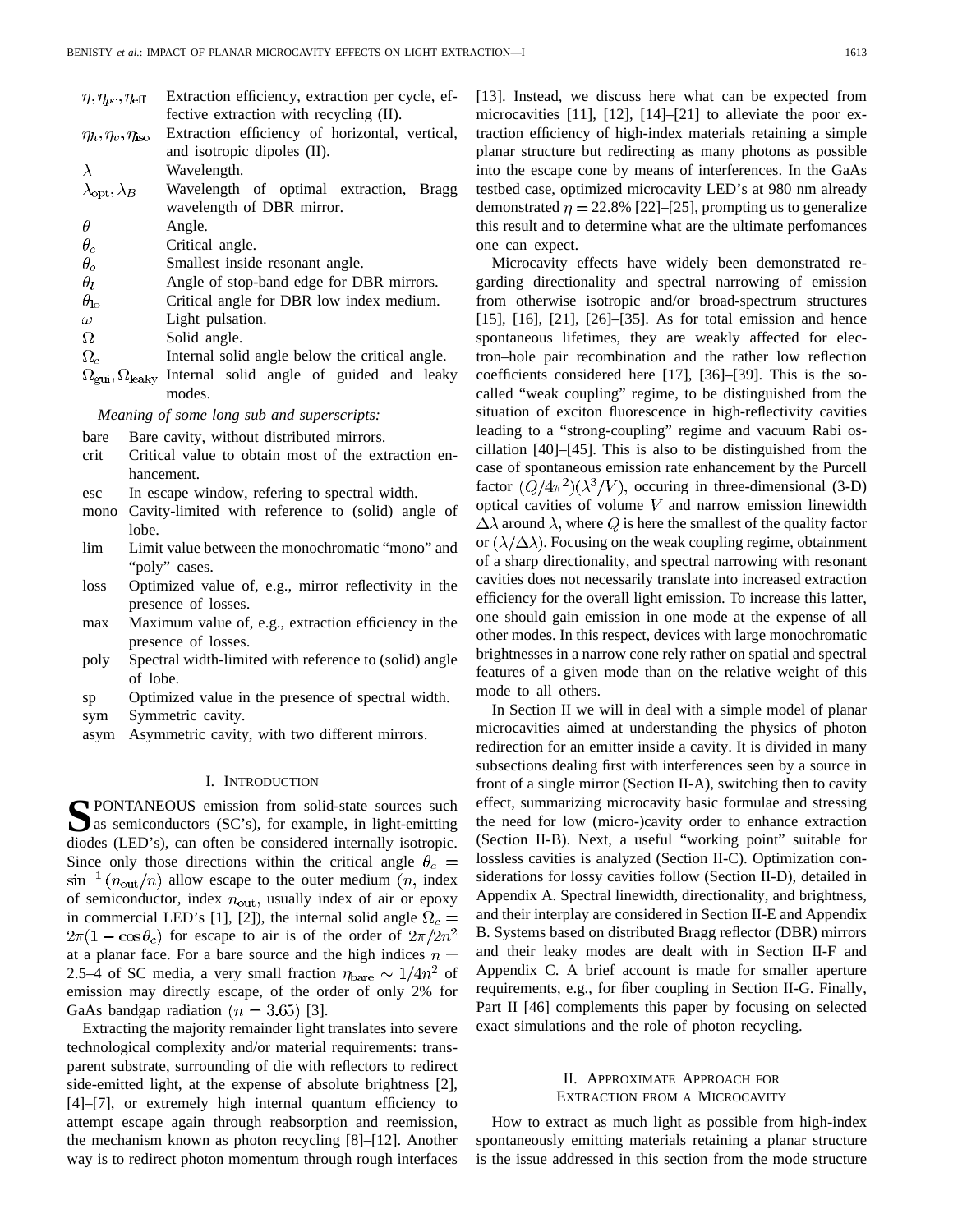point of view, using a scalar approximate approach to retain simple analytical results. We will point out how the mode structure of planar stacks can be engineered to overcome the intrinsic limitation set by the higher photonic density-of-states of these materials, scaling like  $n^3$ , meaning that much more modes are found for radiation inside the material than outside. We first briefly recall here how a lossless mirror affects radiation pattern from a dipole, and in the next subsection how a cavity does. This will allow us to define what we term "close" and "far" mirror configurations and naturally focus on the first one since it is based on effects similar to those of the microcavity regime.

## *A. Interferences from a Single Mirror for Extraction*

Let us consider a monochromatic source such as an oscillating dipole, at vacuum wavelength  $\lambda$ , pulsation  $\omega$ , in a medium of index n, of associated wavevector  $k = n\omega/c$ , but located at a distance  $z = m\lambda/2n$  from a planar mirror of amplitude reflectivity  $\pm r_2 = \pm |R_2|^{1/2}$  close to unity with usual notations (see Fig. 1;  $-r_2$  applies to metal mirrors, the case sketched in Fig. 1 for simplicity). Retaining a simpler scalar approach and neglecting lifetime, polarization, and orientational effects, the upward-radiated electric far field in the angle  $\theta$  from such a dipole in front of the mirror is [47]–[49]

$$
E^{2} = E_{o}^{2} |1 \pm r_{2} e^{2i\phi'}|^{2}
$$
  
=  $E_{o}^{2} (1 + r_{2}^{2} \pm 2r_{2} \cos 2\phi')$   
=  $E_{o}^{2} \times 2\zeta$  (1)

where  $2\phi' = 2kz\cos\theta$  for a metal-type mirror and  $E_o$ is the dipole far field without mirror.  $\zeta$  is also called the antinode factor. Assuming constructive interference at normal incidence, hence  $2kz = 2m\pi$  with m (half-)integer for  $+(-)r_2$ ,  $z = m\lambda/2n$ , we get the two-wave interference result constructive for  $\phi'$  even  $(+r_2)$  or odd  $(-r_2)$  multiple of  $\pi/2$ 

$$
E^2 = E_o^2(1 + r_2^2 \pm 2r_2 \cos(2m\pi \cos \theta)).
$$
 (2)

Consider now that we collect emission within the  $\theta < \theta_c$ cone with  $n_{\text{out}} = 1$  for simplicity. If  $m = 1/2$  (for  $-r_2$ , metal mirror), the dipole lies at a quarter-wave from the mirror, the r.h. factor reads  $2 - 2\cos(\pi \cos \theta)$  and it remains close to  $(1 + r_2)^2 \approx 4$  on the  $0 \rightarrow \theta_c$  useful range since  $\cos \theta > \cos \theta_c \approx 1 - 1/2n^2$  (the outside index  $n_{\text{out}}$  is taken as 1 here). It vanishes only for  $\theta \approx \pi/2$ , destroying light emission along the mirror plane.

Conversely, if  $m > n^2$ , the source is located so far that even within the small escape angles  $\theta < \theta_c$ , both constructive and destructive interferences occur,  $\phi'$  deviating from  $2m\pi$  by more than  $-\pi/2$ . Asymptotically, the mere geometric mirror effect is retained on the average

$$
\langle E^2 \rangle_{\theta} = E_o^2 (1 + r_2^2) \tag{3}
$$

yielding at most a trivial factor of two on emitted power and extraction. Clearly,  $m \sim n^2$  (thus  $z \sim n\lambda/2$ ) sets the limit between what we will term "far" and "close" mirror configurations. Figures for extraction from bare, far-mirror, and close-mirror configurations and typical semiconductors are



Fig. 1. Extraction efficiencies for emitter (stars) in a bare situation (top) or modified by a mirror. For an emitter lying close to a mirror (bottom), there is a negligible phase change for rays emitted between normal incidence and critical angle, unlike for an emitter far from the mirror, with a phase change larger than  $\pi$  (middle). Corresponding extraction efficiencies for two representative indices are indicated.

collected in Fig. 1: from  $\eta_{bare} = 2\%$  in a single escape cone in GaAs-like materials ( $n = 3.55$ ), only  $\eta \sim 4\%$  are extracted in the far-mirror configuration (two cones) reaching  $\eta \sim 8\%$ for the close-mirror one (when  $z < 1.6 \mu m$  for  $\lambda = 900 \text{ nm}$ ). These extractions are doubled in a higher bandgap SC of index  $n = 2.55$ , typically corresponding to visible green light: 4%, 8%, and 16%, respectively, (now for  $z < 0.75 \,\mu\text{m}$ ).

Let us insist that, at those particular wavelengths and angles achieving constructive interference, the mirror yields a factor of 4 on the emitted intensity for any distance  $z = m\lambda/2$ , even much further than  $m = n^2$ . The trend of monochromatic brightness is seen in this simple case to differ widely from that for global extraction, which justifies the distinction made in the introduction. Thus, the doubled extraction when  $m < n^2$ arises from the larger modifications of free-space mode density in  $k$ -space (directions) enforced in the mirror vicinity. More control of the optical environment in a planar Fabry–Perot cavity is shown below to result in still improved extraction because it rests on the spectrally sharper multiple-beam spatial interference phenomenon rather than on the spectrally broader two-beam phenomenon.

# *B. Cavity Single-Mode Extraction: Role of the Order and Index of the Microcavity*

How is emission controlled when placing dipoles in a Fabry–Perot (FP) cavity of index  $n$  and of thickness  $L$  along axis  $z$  (Fig. 2) adding a front mirror of reflectivity  $R_1 =$  $r_1^2$ ? Either using multiple-beam summation from an internal source, or using reciprocity of emission and absorption [39], one finds some ansatz of the Airy formula [32], [24], as explained, e.g., by Kastler [47]. It is seen in Fig. 2 that in a given direction, two series of multiple beams are to be summed, each yielding the same Airy factor. These two series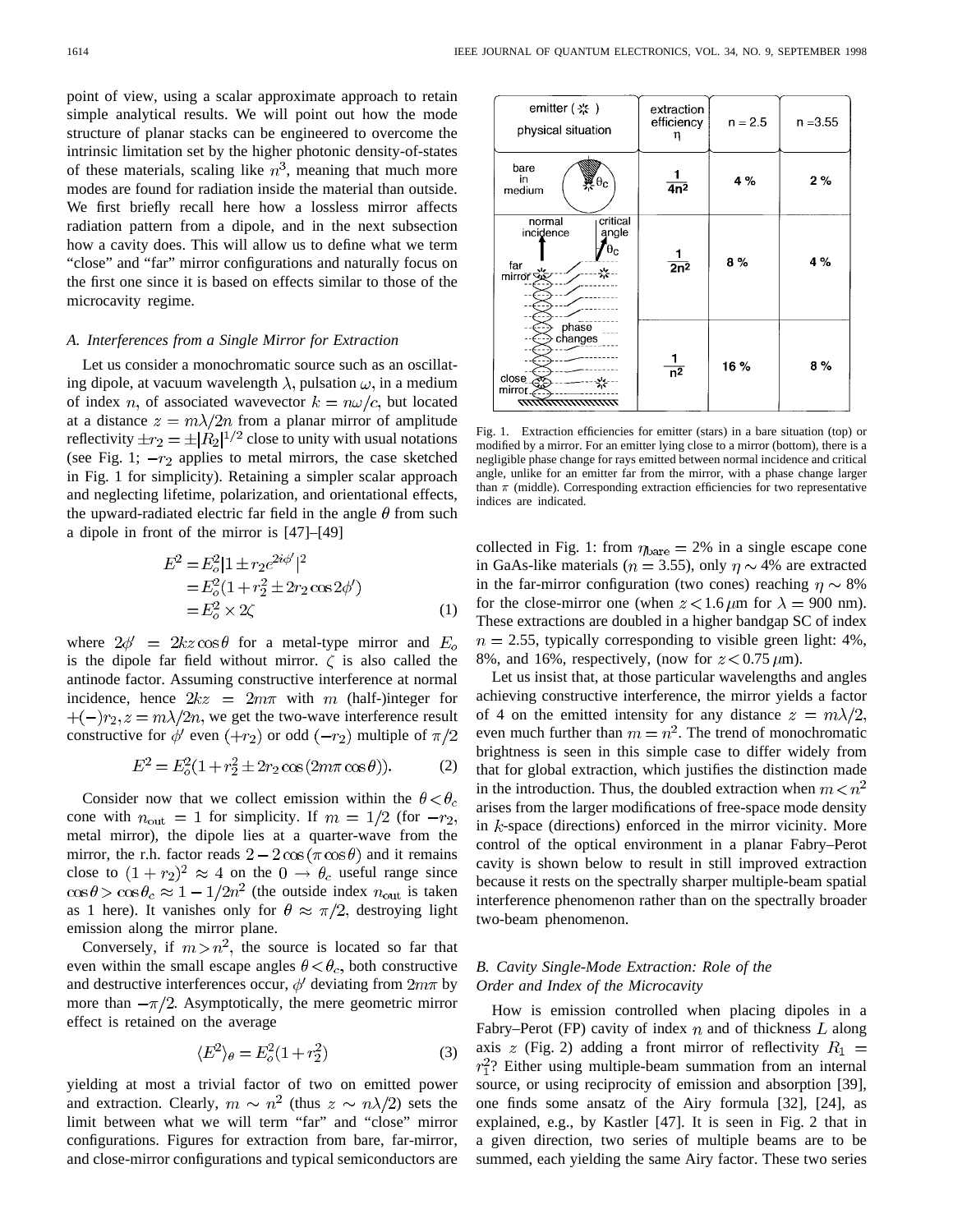

Fig. 2. Schematic cavity of index  $n$ , order  $m<sub>c</sub>$ , limited by two mirrors, with an emitter inside emitting two series of waves.

add just as in the single-mirror case, with the same antinode factor  $\zeta$ . The result reads for the upward-radiated field outside the cavity, still in a scalar view

$$
|E_{\text{out}}^{\text{up}}|^2 = |E_{\text{in}}|^2 \frac{T_1 |1 + r_2 e^{2i\phi'}|^2}{|1 - r_1 r_2 e^{2i\phi}|^2}
$$
  
=  $|E_{\text{in}}|^2 \times \zeta \times \frac{2T_1}{|1 - r_1 r_2 e^{2i\pi}|^2}$  (4)

where

$$
2\phi = 2kL\cos\theta\tag{5}
$$

is the cavity round-trip phase and for a lossless mirror  $T_1 =$  $1 - R_1 = 1 - r_1^2$ . The separated rightmost Airy factor accounts for the cavity mode structure.

In the rigorous approach indicated in [46], a method based on internal source terms is used to calculate exactly the emission pattern of a collection of dipoles. When solving for the outside field, internal source terms also appear in a numerator, together with the above antinode factor, while the denominator is characteristic of the structure itself and is basically the same one as Airy's formula.

An obvious consequence of the peaked Airy function at large finesses is that, still more than a mirror, a cavity favors different wavelengths at different angles following the dispersion relation of quasi-modes  $2\phi(\lambda,\theta) \equiv 2\pi$  (or  $k \propto 1/\cos\theta$ . Also, in (4), while the Airy factor yields the intrinsic enhancement/inhibition of each mode (i.e., each wavelength–angle pair), the remaining antinode factor reflects, for all modes, the coupling strength. Going from continuous to discrete modes, light emitted in guided modes can also be treated with the antinode factor for coupling strength and discrete dispersion relations  $2\phi(\lambda,\theta) \equiv 2\pi$  at angles larger than  $\theta_c$ .

For extraction on the top side,  $R_2 = 1$  is obviously advisable to reflect the downward energy flux, and the same trends as those outlined for a single mirror apply to the antinode factor  $\zeta$ : the source should lie at an antinode close from this mirror, closer than  $m = n^2$ . In the following, we assume for simplicity that  $\zeta = 1$ , the average for distributed emitters. A specific mention will be made whenever we consider, for example, a more localized source at an antinode  $(\zeta = 2)$ .

We will define below the microcavity regime as the one where extraction is achieved through a single resonance. In order to obtain a simple description of the phenomena, we first give some practical FP formulas. We then define and discuss the cavity order and present a  $k_x-k_z$  diagram useful to understand extraction physics in this section's approach. The next subsections specify the mirror reflectivity needed to put the microcavity to good use in extraction terms for lossless and lossy cases. This will be further applied to distributed mirror design through the increase they cause to effective cavity order.

Practical formulas  $(T_1, \dots)$  of Table I are obtained either directly from (4) or from a standard approximate development of Airy function denominator yielding a well-known Lorentzian function (see examples below). Cavity finesse  $F$  is introduced in equations (T9) [47], [50], [51] of Table I. Unless indicated, angular quantities are referred to the cavity medium. Note the singular situation of resonance exactly at normal incidence: the mode solid angle, a cone of semi-angle  $\theta_{\text{fwhm}}$  in an intuitive representation, is halved compared to resonances at oblique incidence. For this latter and more general case, the mode solid angle is indeed comprised of two cones separated by  $\Delta\theta$ and the mode is fully analogous to the FP rings.

Let us introduce now the cavity order, an essential quantity in the following. Resonances of the Airy function are  $2\pi$ periodic with respect to  $2\phi$  and hence are also periodic with respect to  $k_z = k \cos \theta$ . Resonances may thus be consecutively numbered 1, 2, 3,  $\cdots$ . For a given wavelength  $\lambda$  in the source spectrum, let us denote  $k_0$  the associated wavevector. The number of resonances is limited since  $2\phi \leq 2k_oL$ , and  $2\phi = 2k_o L$  at normal incidence  $\theta = 0$ . The cavity order  $m_c$ is the number of resonances, giving  $m_c = \text{integer} \left[ 2\phi(\theta = \theta) \right]$  $[0]/2\pi$ ] = integer  $[2nL/\lambda]$  [see (T3)]. As a consequence of  $2\phi = 2k_o L \cos \theta$ , there are  $m_c$  resonant angles  $\theta_i$  with equally spaced  $\cos \theta_i$ . We denote here  $\theta_o$  the closest to normal of these resonant angles, for which we have

$$
2\phi(\theta_o) = 2\pi m_c = 2k_o \cos \theta_o L. \tag{6}
$$

Among  $\theta_i$ 's, resonant angles larger than  $\theta_c$  are those of truly guided modes (without mirror phase shifts), whereas resonances with angles smaller than  $\theta_c$  (if at all), being coupled to the continuum of modes propagating in the vacuum, are spread over a finite angular width related to the cavity finesse F. It is only in the  $R_1R_2 \to 1$  limit  $(F \to \infty)$  that these modes can rigorously be considered as discrete.

For more complex cavities with, e.g., distributed mirrors (see Section II-F), the most meaningful measure of cavity order is indeed how fast  $2\phi$  changes with angle  $\theta$  (as well as wavevector  $k$  or frequency).

For further analysis, the scheme of Fig. 3 in  $k_x-k_z$  plane is useful. Here, the  $z$  axis is normal to the cavity. A monochromatic source defines a quarter-circle of radius  $k = k_o$  (spectral linewidth would be accounted for by replacing the circle by an annulus). The source is taken here as isotropic, unlike real dipoles. To quantify light extraction, we use the vertical axis: the identity  $d\Omega = 2\pi \sin \theta d\theta = 2\pi d(\cos \theta)$  tells us that the angle  $d\theta$  subtends a solid angle  $d\Omega$  given within a constant factor  $(2\pi/k_o)$  by the z projection of the elemental arc  $k_o d\theta$ . To further account for the FP resonances (dropping the slowly varying antinode factor for simplicity), we thus plot as a function of  $k_z$  the Airy function of (4) as indicated, peaking when  $2\phi \equiv 2\pi$  (i.e.,  $k_z \equiv \pi/L$ ). Light emission within  $d\theta$  is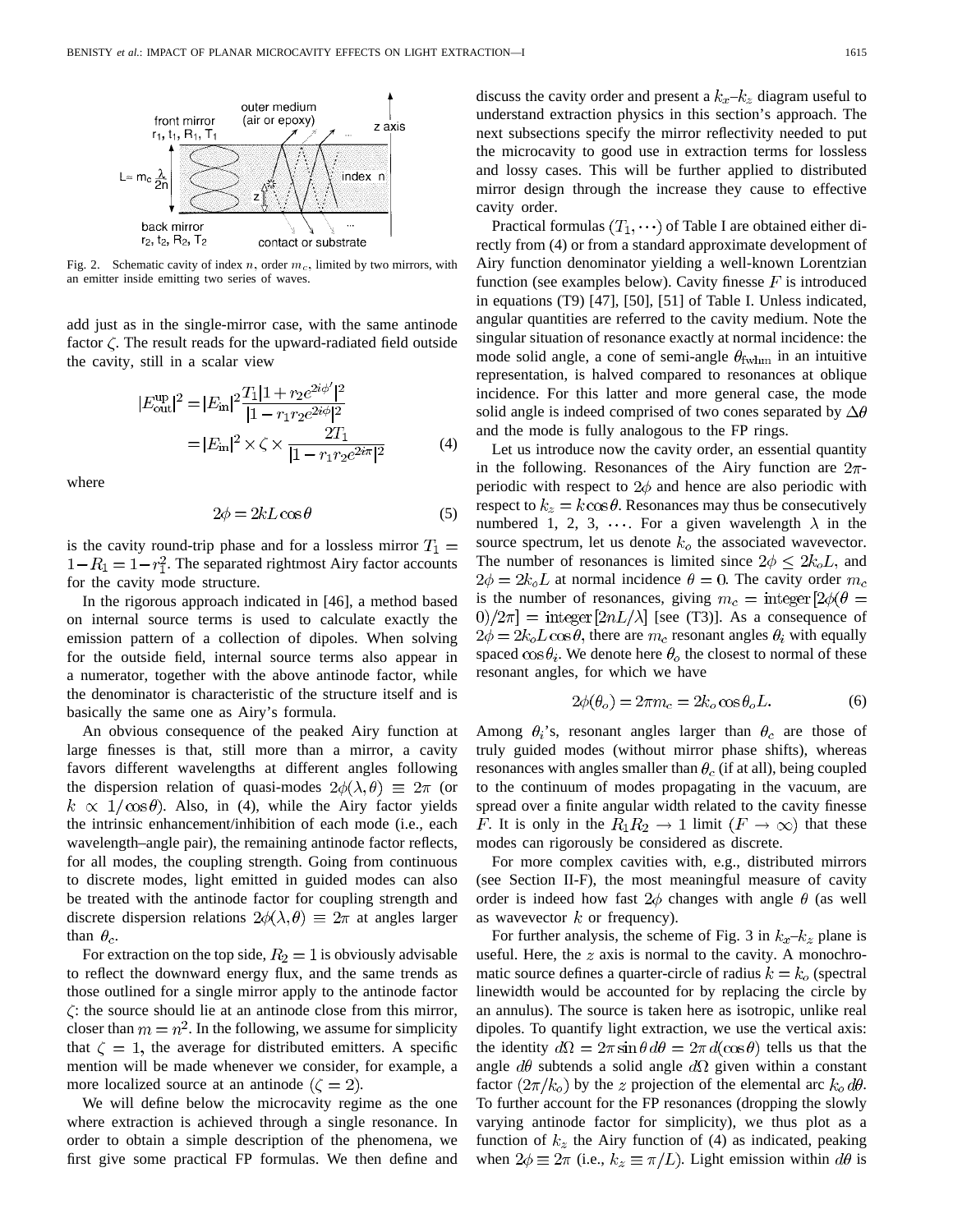TABLE I BASIC EQUATIONS FOR AN FP CAVITY AND ITS MODES IN A SCALAR VIEW; LAST COLUMN: BRIEF EQUATION DESCRIPTION

| Equation                                                                                                                                                                 | $N^{\circ}$ | Comments                                                          |
|--------------------------------------------------------------------------------------------------------------------------------------------------------------------------|-------------|-------------------------------------------------------------------|
| Airy $=\frac{T_1}{ 1-r_1r_2e^{2i\phi} ^2}$ and $2\phi = 2kL\cos\theta$ , $k = n\frac{\omega}{c}$                                                                         | (T1)        | Airy factor, round-trip phase, and<br>wavevector versus pulsation |
| $2kL\cos\theta = \frac{4\pi}{\lambda}L\cos\theta = 2m\pi, \quad m \leq m_c$                                                                                              | (T2)        | Dispersion relation (internal angle)                              |
| $m_c = \text{Int}\left(\frac{2nL}{\lambda}\right) = \text{Int}\left(\frac{kL}{\pi}\right)$                                                                               | (T3)        | Cavity order (within a half-integer for<br>mirror phase)          |
| $2nL\cos\theta = m\lambda$                                                                                                                                               | (T4)        | Mode wavelength versus internal<br>angle                          |
| $\frac{d\lambda}{d\theta} = \frac{-2nL\sin\theta}{m}$                                                                                                                    | (T5)        | Derivative of above relation                                      |
| $\Delta k_z = \frac{\pi}{I}$                                                                                                                                             | (T6)        | Mode spacing                                                      |
| $\Delta \lambda = \frac{2nL\cos\theta}{m(m+1)}$                                                                                                                          | (T7)        | Next mode wavelength $\lambda_m - \lambda_{m+1}$                  |
| Airy = $\frac{T_1}{(1 - r_1 r_2)^2 \left(1 + \frac{2r_1 r_2}{(1 - r_1 r_2)^2 (1 - \cos 2\phi)}\right)}$                                                                  | (T8)        | Airy factor with normalized<br>denominator                        |
| $2\phi = 2\pi m_c \frac{\cos\theta}{\cos\theta_0} \frac{k}{k_c} \approx 2\pi m_c \left(1 - \frac{1}{2}(\theta_2 - \theta_o^2) + s\right), \quad s = \frac{k - k_o}{k_o}$ | (T9a)       | Phase expansion and definition of<br>relative spectral shift s    |
| $\sin^2 \phi \approx \frac{1}{4} (\pi m_c (\theta^2 - \theta_o^2 + 2 s))^2$                                                                                              | (T9b)       | Approximate squared sine of phase                                 |
| $F = \frac{\pi (R_1 R_2)^{1/4}}{1 - \sqrt{R_1 R_2}} = \frac{\pi \sqrt{r_1 r_2}}{1 - r_1 r_2}$                                                                            | (T9c)       | Finesse (high reflectivity<br>approximation)                      |
| $F \approx \frac{2\pi}{1 - R_1}$ , $R_2 = 1$ , $R_1 \rightarrow 1$                                                                                                       | (T9d)       | Finesse trend for perfect back mirror                             |
| Airy $\approx \frac{T_1}{(1 - r_1 r_2)^2 (1 + F^2 m_c^2 (\theta^2 - \theta_o^2 + 2s)^2)}$                                                                                | (T9e)       | Airy factor expansion as a Lorentzian                             |

basically proportional to the product Airy  $\times d\Omega$ . Light that may be extracted is just that emitted at angles  $\theta$  smaller than  $\theta_c$ . Thus, extracted light is measured by the area under the Airy function between boundaries  $k_z = k_o$  and  $k_z = k_o \cos \theta_c$ , shaded in Fig. 3(a). This range of  $k_z$  from  $k_o \cos \theta_c$  to  $k_o$  will be termed below the "escape window." Note that the relative width of this window compared to  $k_o$  is  $(1 - \cos \theta_c) \approx 1/2n^2$ .

At this stage, two questions can be simply answered. 1) How small should a cavity be to have a single resonance throughout

the escape cone? 2) What is the benefit in terms of extraction and brightness? The second question may be answered from a mode-counting argument by remarking that, in the  $R_2R_1 \rightarrow 1$ limit where the Airy function is a Dirac comb, all resonances gather equal fractions of emission as far as the Airy function is concerned. Although this does not hold for the antinode factor  $\zeta$ , it does not affect mode-counting arguments by more than a factor of two: namely, a source located at the center of a symmetric cavity couples only to symmetric modes. The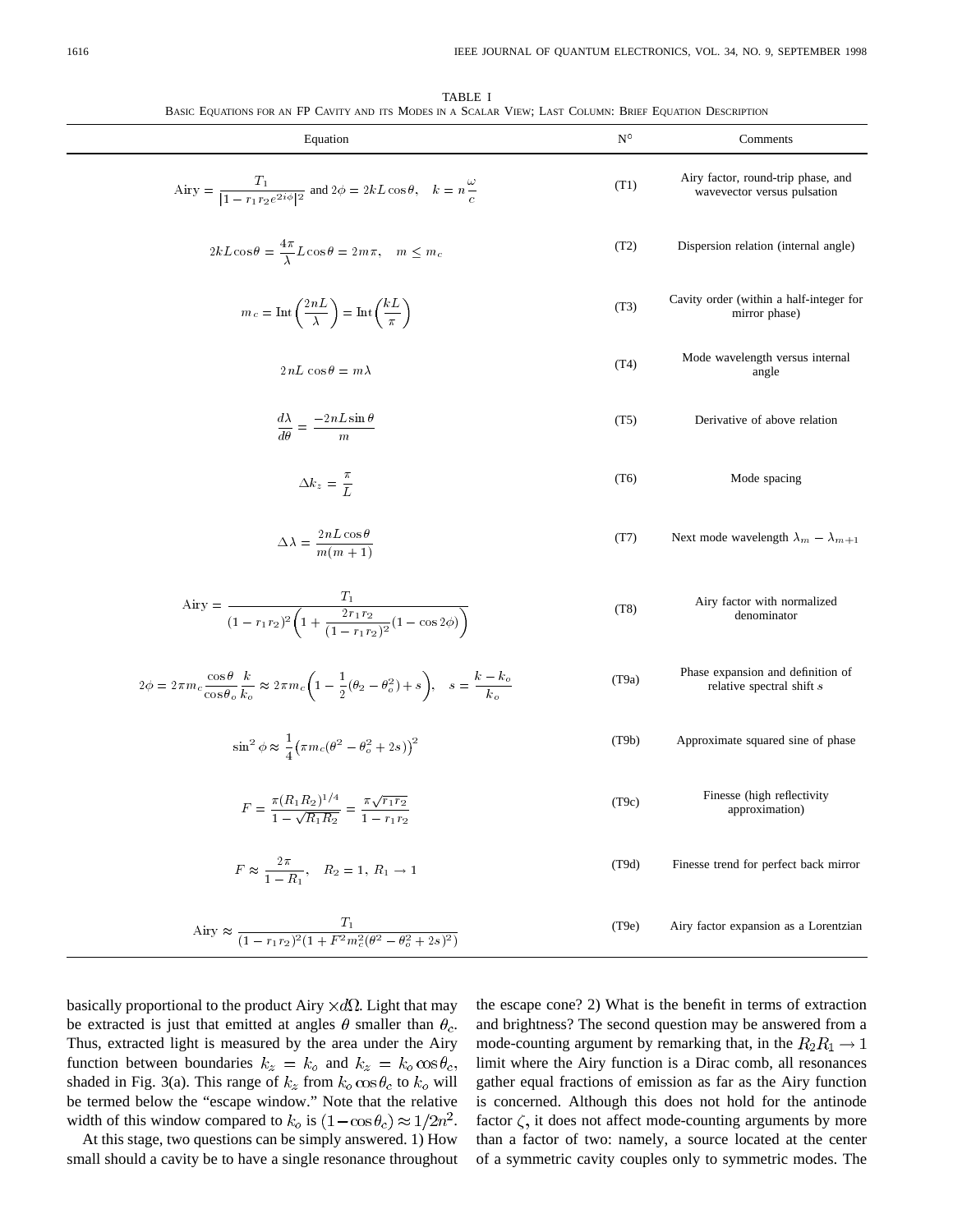| BASIC EQUATIONS FOR AN FP CAVITY AND ITS MODES IN A SCALAR VIEW; LAST COLUMN: BRIEF EQUATION DESCRIPTION                                                                      |             |                                                           |  |  |
|-------------------------------------------------------------------------------------------------------------------------------------------------------------------------------|-------------|-----------------------------------------------------------|--|--|
| Equation                                                                                                                                                                      | $N^{\circ}$ | Comments                                                  |  |  |
| $\frac{\Delta\lambda}{\lambda} \approx \frac{\Delta k}{k} = \frac{\Delta\omega}{\omega} = S = \frac{1}{\pi m_c} \frac{1 - \sqrt{R_1 R_2}}{(R_1 R_2)^{1/4}} = \frac{1}{F m_c}$ | (T10)       | Relative spectral width at<br>half-maximum of Airy factor |  |  |
| $\theta_{\rm fwhm}^2 - \theta_o^2 = \frac{1}{\pi m_c} \frac{1 - \sqrt{R_1 R_2}}{(R_1 R_2)^{1/4}} = \frac{1}{F m_c}$                                                           | (T11)       | Half-maximum internal angles from<br>Lorentzian expansion |  |  |
| $\Delta \theta = 1/(F m_c \theta_o), \quad \Delta \theta < \theta_o$                                                                                                          | (T12a)      | Internal angle (off-axis)                                 |  |  |
| $\Delta \Omega = 2\pi/Fm_c$ , idem                                                                                                                                            | (T12b)      | Internal solid angle (idem)                               |  |  |
| $\theta_{\rm fwhm} = \sqrt{1/Fm_c}, \quad \theta_o \ll \theta_{\rm fwhm}$                                                                                                     | (T13a)      | Internal angle (on-axis lobe, $\theta_o = 0$ )            |  |  |
| $\Delta \Omega = \pi / F m_c$ , idem                                                                                                                                          | (T13b)      | Internal solid angle                                      |  |  |
| $\Delta\Omega_{\text{out}} = (2\pi/Fm_c)n^2(\cos\theta_{\text{out}})^{-1} \approx 2\sqrt{2}((\pi/Fm_c)n^2), \quad \Delta\theta < \theta_o = \frac{1}{\sqrt{2}n}$              | (T14)       | Outside solid angle, 45° off-axis<br>resonance            |  |  |
| $\Delta \Omega_{\rm out} \approx (\pi/Fm_c)n^2$ , $\theta_o \ll \theta_{\rm fwhm}$                                                                                            | (T15)       | Outside solid angle (on-axis lobe)                        |  |  |
| $a = \frac{\lambda}{4n} \sqrt{Fm_c} = \sqrt{\frac{\pi \lambda L}{8n}} \frac{(R_1 R_2)^{1/4}}{1 - \sqrt{R_1 R_2}}$                                                             | (T16)       | Mode radius (on-axis lobe)                                |  |  |

TABLE I *(Continued.)*



bebiur modes

 $od(cos\theta)$ 

equality of mode weights is also easily derived in quantum mechanics using the product of single-photon field amplitude, whose only space-averaged square is considered here, with the density of photon final states, involving group velocity of guided modes (see below and [46] about mode weights). In our approximate approach, Fig. 3 still accounts for the two most important features of outside and guided modes: their aboutequally-spaced  $\cos \theta$  values and their equal coupling weights within an antinode factor correction; it is only misleading in

suggesting some finite angular spread for guided modes instead of Dirac peaks of equivalent area.

With modes equally coupled, it becomes obvious that extraction in a cavity with sharp well-separated resonances is the ratio  $\eta$  = [number of outside modes/total number of modes], or the same ratio for odd modes in the centered source case. In the large-cavity limit, as illustrated in Fig. 4(a), this ratio tends toward the ratio of solid angles  $\Omega_c/(2\pi) = 1 - \cos\theta_c$ because the  $\cos \theta_i$ 's are equally spaced from 1 to 0 and thus extraction tends toward  $\eta \approx 1/2n^2$ , as in the far-mirror case above due to the naive power reflection at the back mirror.

To take advantage of microcavity effects, there should not be many modes but only a few, and only one going out [Fig. 4(b)], a situation where the extraction is straightforwardly

$$
\eta = \frac{1}{m_c}.\tag{7}
$$

A direct approach from (4) in the same limit amounts to the sum of a Lorentzian function as a limit form of the Airy factor and also yields  $1/m_c$ .

For those concerned at this stage with the role of the antinode factor  $\zeta$ , we temporarily reintroduce it still in the mode-counting limit (infinitely sharp resonances) and get a slightly more general result: for each resonance labeled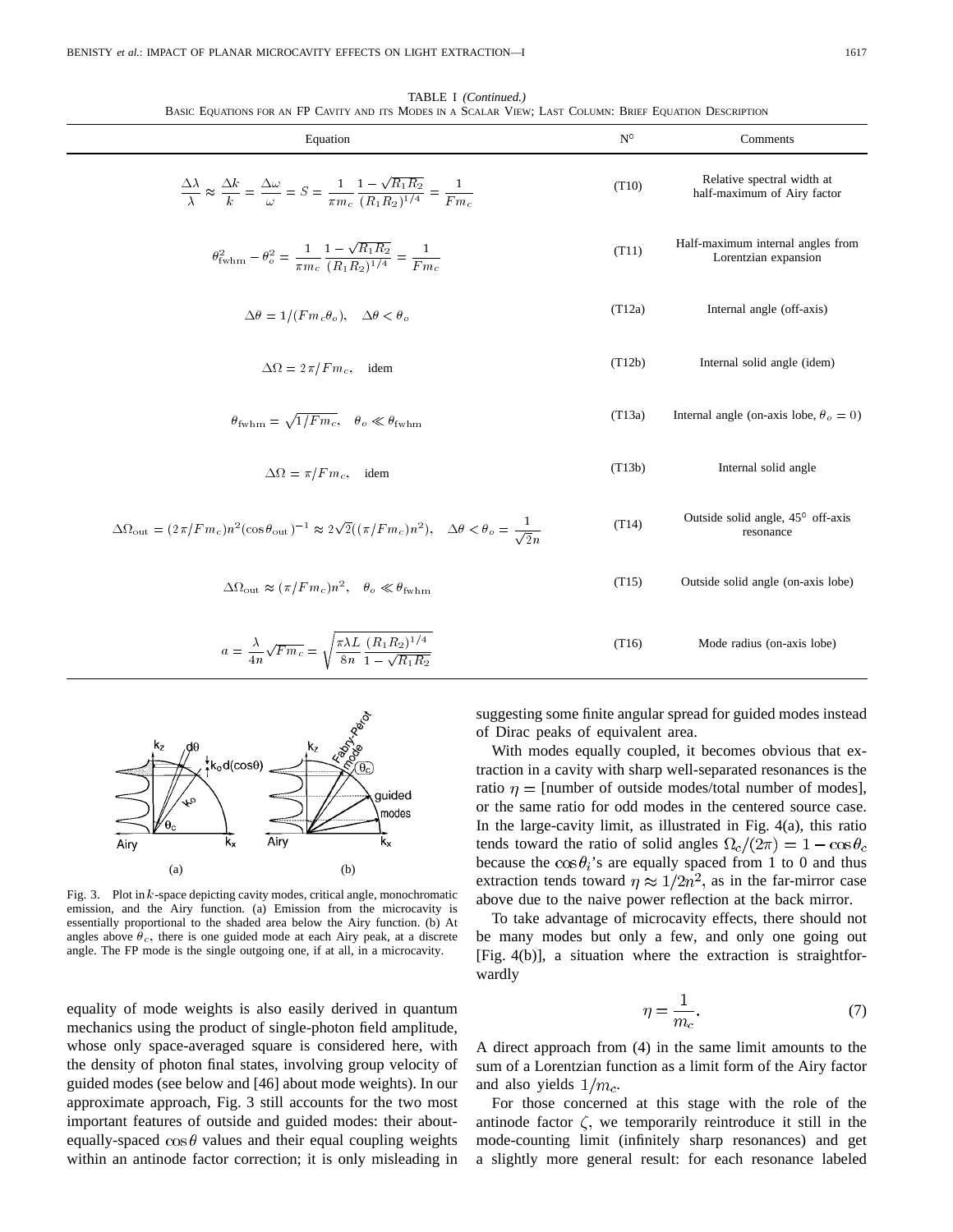

Fig. 4. (a) Large-cavity limit: many modes are extracted but the ratio of extracted to guided modes tends toward the no-cavity far-mirror extraction ratio. (b) Microcavity regime: one out of a small number of modes is extracted. (c) Centering the Airy peak in the  $k_z$  escape window gives a 45<sup>o</sup> outside angle.

 $i = 1, 2, \dots, m_c$ , the more exact mode weight is given by its antinode factor  $\zeta_i$  which accounts for the source position into the profile of the *i*th mode. Then the extraction  $\eta$  is the ratio  $[(\sum \zeta_i \text{ of extracted modes})/(\sum \zeta_i \text{ of all modes})]$ , which becomes  $\zeta/(\Sigma \zeta_i)$  of all modes) for a single extracted mode of antinode factor  $\zeta$ . It can be shown that except for  $m_c = 1$ , the  $\zeta_i$ 's average value is generally close to unity, hence in (7)  $\eta = 1/m_c$  for  $\zeta = 1$ . In the following, we restore the assumption  $\zeta = 1$ . A full discussion is needed to take into account polarizations, dipole orientations, lifetime modifications, etc. (see [46] and also [17], [38], [40], [52], [53]).

Let us now discuss extraction enhancement taking as a reference the far-mirror case in which the back mirror just reflects emitted power toward  $z > 0$  without any interference effect so that the extraction is  $\eta = 1/2n^2$ . Clearly, from (7), a cavity may increase  $\eta$  above the value  $\eta = 1/2n^2$  only if its order  $m_c$  is smaller than  $2n^2$ . Thus, the threshold

$$
m_c = 2n^2 \tag{8}
$$

defines the onset of the extraction-wise microcavity regime. We may also answer the first question: the limit to have a single resonance in the escape cone is when the round-trip phase exactly spans  $2\pi$  on the  $0 \rightarrow \theta_c$  domain, much in the same way as  $2\phi'$  for the close-mirror case. Assuming  $\cos\theta_o \approx 1$ , we have

$$
2\pi = 2\phi(\theta = 0) - 2\phi(\theta_c) \approx 2\pi m_c (1 - \cos \theta_c) \approx 2\pi (m_c/2n^2)
$$
\n(9)

and we obtain the same threshold for microcavity regime  $m_c \leq 2n^2$ , not surprisingly. In this regime, modes have to be treated individually for all properties of the cavity, and chiefly angle- or spectrum-averaged ones such as extraction efficiency or brightness. Above this regime starts a "mesocavity" regime where a small number of outgoing modes still leave pronounced directional features in the emission diagram rather than a smooth Lambertian law. Defining the upper bound  $m_c^{\text{max}}$  of this meso-cavity situation is, however, strongly dependent on more cavity parameters, not just the index. We shall denote in the following  $v = m_c/n^2$ , a ratio that will appear in many formulas.

Coming back to a single extracted mode, let us discuss the exact resonance location for optimal extraction. To obtain the largest area under the Airy function, the peak resonant angle  $\theta_{o}$ should be centered into the escape window by symmetrizing phases at window edges  $2\phi(\theta = 0)$  and  $2\phi(\theta = \theta_c)$  and leaving  $\cos \theta_o$  halfway between 1 and  $\cos \theta_c \approx 1 - 1/2n^2$ 

$$
\cos \theta_o = 1 - \frac{1}{4n^2}.\tag{10}
$$

At first-order  $\theta_o \approx 1/\sqrt{2n}$ . Then,  $2\phi$  evolves at most from  $2\pi m_c + \pi \equiv \pi$  at normal incidence to  $2\pi m_c - \pi \equiv \pi$  at grazing incidence, yielding antiresonances at escape cone edges [Fig  $4(c)$ ] and a 45 $\degree$  peak outside angle; the cavity is "detuned" to oblique angles to take advantage of the increase in the solid angle, but qualitatively not above about  $45^\circ$ : further gain in extraction is balanced toward grazing outside incidence angles by the decreased "solid angle transfer ratio"  $d\Omega_{\rm int}/d\Omega_{\rm out} =$  $(n_{\text{out}}/n)^2 \cos \theta_{\text{out}}/\cos \theta$ , resulting from Snell's law cusped evolution at grazing incidence which dictates that external power in the largest outside angles has to be fed from vanishing internal solid angles.

We need in the following an approximate analytical expression of the Airy denominator, denoted D, around its  $(k_o, \theta_o)$ resonance which we briefly detail here. Starting from

$$
|1 - r_1 r_2 e^{2i\phi}|^2 = (1 - r_1 r_2)^2 \left(1 + \frac{2r_1 r_2}{(1 - r_1 r_2)^2} (1 - \cos 2\phi)\right)
$$
\n(11)

and using in (5) a development of  $\cos\theta/\cos\theta_o$  and  $k/k_o$ , we have at first-order

$$
2\phi \approx 2\pi m_c \left( 1 + \frac{1}{2} (\theta^2 - \theta_o^2) + \frac{(k - k_o)}{k_o} \right) \tag{12}
$$

and since  $2\pi m_c$  is a multiple of  $2\pi$ , we have when taking the cosine

$$
(1 - \cos 2\phi) \approx \frac{1}{2} \left[ \pi m_c (\theta^2 - \theta_0^2) + 2s \right]^2 \tag{13}
$$

where  $s = (k - k_o)/k_o$  denotes the relative spectral shift. Taking (13) into (11), the Airy factor is transformed into the Lorentzian form (T8) or (T9b).

Integration of these formulas over angle and spectrum give the main trends to extraction evolution with microcavity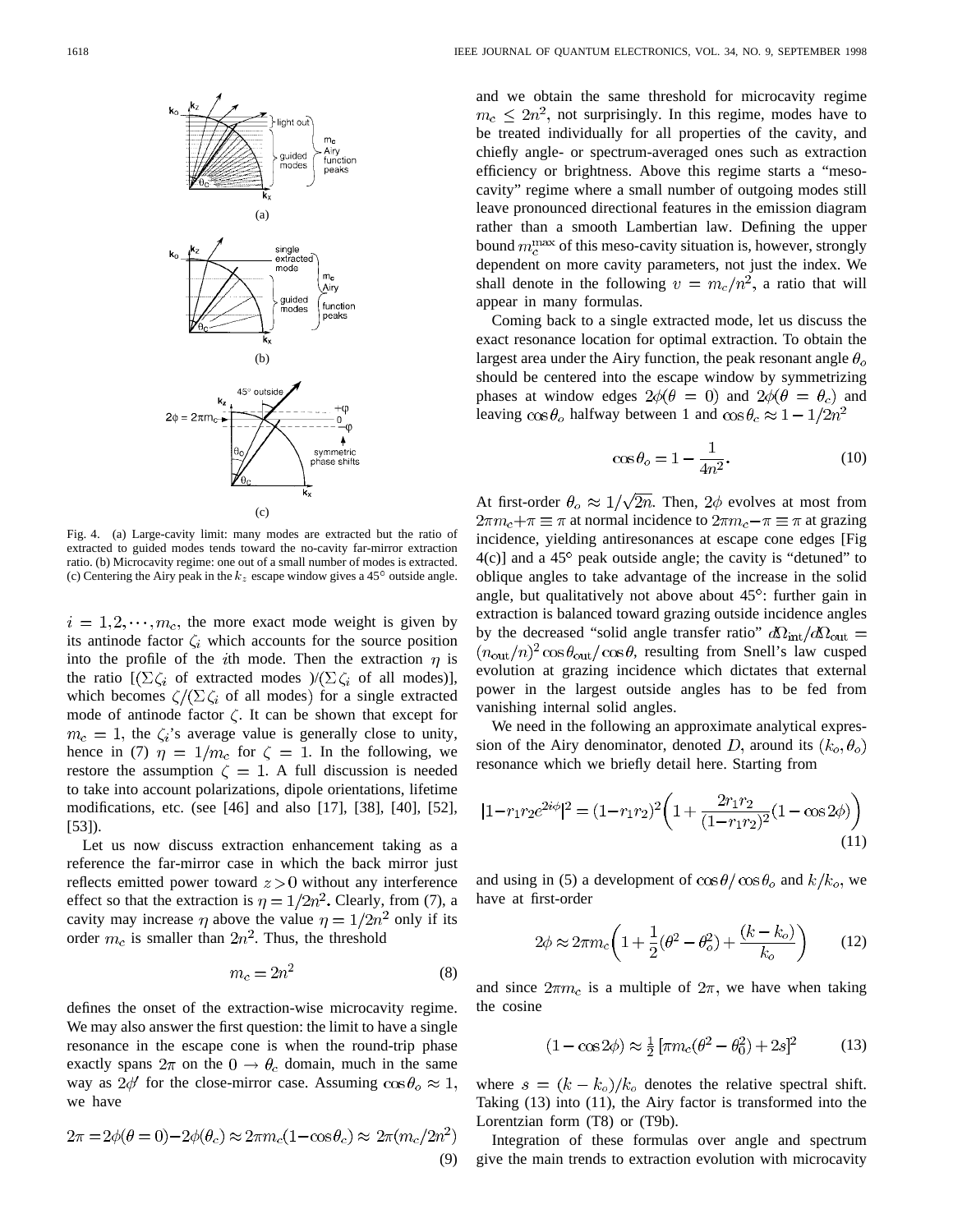parameters. In Section II-C, a simple practical working point is determined to reach most attainable extraction in a lossless case.

## *C. Practical Working Point for Lossless FP Cavities*

The main scope of this section is to discuss intrinsic reasons why optimizing light extraction requires only moderate reflectivities and finesses. Two extrinsic reasons to be discussed later are: 1) losses, preventing a large number of round-trips in the cavity and 2) the nonzero natural linewidth which leads to a situation where improving extraction efficiency at some wavelengths only occurs at the expense of other ones, resulting in an efficient spectrally-narrowed source but with no wavelength-integrated extraction enhancement (see Section II-E for details). In general, highly resonant cavities could even lead to an unwanted angle dependence of perceived color for display applications.

But even without such considerations, when the effort for maximizing extraction is balanced with the expense of higher reflectivity mirrors, a "working point" appears beyond which increased reflectivity hardly translates into a sizeable increase of extraction. Although it may be satisfactory to extract a peaked spectrum or a very narrow cone from an otherwise broad or Lambertian emitter, we will show that the highly reflective mirrors needed for this purpose bring only minute improvements to extraction, if at all, switching to a detrimental effect when going beyond extrinsic limits such as those of lossy cavities (Section II-D).

For simplicity, we consider here  $R_2$  as unity, which leads to an upper estimate for the front reflectivity  $R_1$  which is the only variable. This study of a "working point" to get light in the natural escape cone will be easily extended to smaller aperture requirements as those for coupling to fibers  $(\Delta \Omega < 2\pi s r$  outside, Section II-G).

Our basic argument is as follows. Once a single Airy peak has been reasonably squeezed to fit well into the escape window  $[k_0 \cos \theta_c, k_0]$ , increased reflectivity only marginally translates into increased extraction.

On the way to increased extraction via increased  $R_1$ , we want to know when most of the improvement from  $\eta$  toward  $\eta_{\text{max}}$  is reached, say 80% or 90%, to trade far easier fabrication requirements with minute "imperfections." Referring to Figs. 3–4, increasing  $R_1$  amounts to concentrate emission of a  $k_z$  slice of extent  $\Delta k_z = k_o/m_c$  into each mode. As a minimum requirement, we want this emission to be concentrated in a window of width  $\delta k_z = k_o/2n^2$ . Hence, the required finesse is of the order of  $\Delta k_z/\delta k_z = 2n^2/m_c$ , increasing for larger indices (smaller final window) and for smaller cavity orders (larger initial  $k_z$  slice).

These trends are illustrated in Fig. 5 presenting extraction  $\eta$  as a function of  $R_1$  ( $R_2 = 1$ ) for extreme indices ( $n =$ 1.7, 3.7) and cavity orders  $m_c = 1$  [Fig. 5(a)] and  $m_c = 2$ [Fig. 5(b)]. Even for the "worst case"  $m_c = 1, n = 3.7$ , reflectivities of 90%–95% are enough to achieve 80%–90% of  $\eta_{\text{max}}$ . For less stringent cases, say  $m_c = 2$  (hence  $\eta_{\text{max}} =$  $1/2 = 50\%$ ) and  $n = 1.7$ ,  $\eta$  reaches 40%, i.e., 80% of  $\eta_{\text{max}}$ using  $R_1$  as low as 65%, a very moderately resonant cavity. For still larger cavities, close to the limit  $m_c = n^2$ , most of



Fig. 5. (a) Extraction as a function of top mirror reflectivity  $R_1$  for indices  $n = 1.7$  (dash–dotted lines) and  $n = 3.7$  (solid lines) for cavity order 1. (b)<br>The same for cavity order 2; crosses are drawn at  $R_1 = 1 - m_c/n^2$ . Fig. 5. (a) Extraction as a function of top mirror reflectivity  $R_1$  for  $n = 1.7$  (dash-dotted lines) and  $n = 3.7$  (solid lines) for cavity order The same for cavity order 2; crosses are drawn at  $R_1 = 1 - m_c/n^2$ .

the improvement is gained for reflectivities below 50% with a flat trend beyond.

A more general rule is obtained by imposing that the Airy factor has to be at the edges  $\theta = 0$  and  $\theta = \theta_c$  of the escape cone about ten times smaller than its peak, because then there is little light lost between the extracted Airy peak and the next one. Noting that the Airy denominator [(T8)] increases at  $\theta = 0$  and  $\theta = \theta_c$  from its resonance minimum  $D_{\text{min}}$  to a value approximately given by

$$
D(\theta = 0) = D(\theta = \theta_c)
$$
  
 
$$
\approx D_{\min} \left[ 1 + \frac{r_1}{(1 - r_1)^2} \times \left( \frac{\pi m_c}{2n^2} \right)^2 \right] \quad (14)
$$

most of the concentration in the resonant mode is achieved when the second factor is about 10. This translates into  $T_1^{\text{crit}} \approx m_c/n^2 = v$  as a safe practical "working point" and

$$
R_1^{\text{crit}} = 1 - \frac{m_c}{n^2} = 1 - v \tag{15}
$$

a value generally below 90%, in agreement with recent microcavity LED's in particular studies [9], [11], [18]–[20], [22]–[25], [32]. It is easy to show that such a reflectivity gives  $\eta/\eta_{\rm max} \approx [2 \arctan(\pi)/\pi] \sim 80\%$ , leaving little room for improvements. The validity of this rule of thumb is of course a matter of application. Notice also that the extracted mode solid angle (at half-maximum) for this peculiar reflectivity value is  $\Delta \Omega^{\text{crit}} \approx 1/n^2$  in the solid and thus about 1 sterad in air (see Table I). Beyond this point, directionality may increase but not extraction because the main lobe is only more squeezed but does not carry more power.

# *D. Effect of Losses*

When losses are present, interferences in the FP cavity are diminished through the diminished reflectivities and/or the absorption in the cavity itself. Since all loss mechanisms eventually attenuate the round-trip amplitude, their effect for extraction can be cast in a unique cause, for example, only a back mirror of reflectivity  $R_2$  < 1 and a lossless cavity, as we shall do here. Losses per pass are thus  $1 - R_2$ . Effects neglected in doing so are those depending on the peculiar position of the absorber with respect to the profile of the relevant modes. This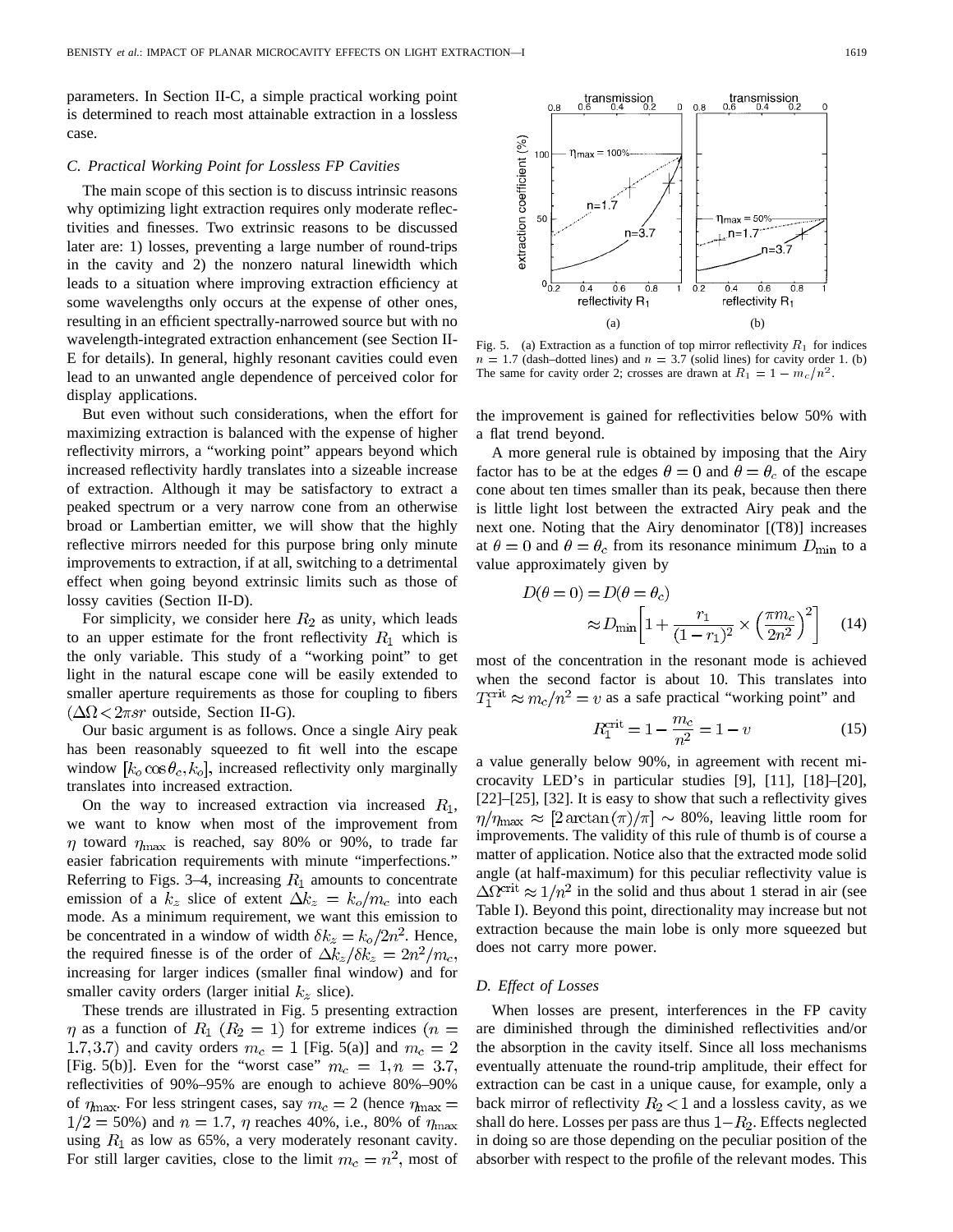

Fig. 6. Emission enhancement for  $k_z$  value in the escape window for (a) large losses and (b) small losses for variable  $R_1$ . In this case, maximum extraction (left arrow) occurs at a much lower reflectivity than maximum resonant intensity (right arrow). Successive reflectivities  $R_1$  are, for example, 60%, 80%, 90%, 95%, etc, i.e.,  $1 - R_1$  forms a geometric series of ratio 2.

provision is similar to the one made about antinode factors, now applied to localized absorbers.

In this view, one obtains for the Airy function as a function of  $k_z$  but restricted to the escape window  $[k_o \cos \theta_c, k_o]$  the graphs of Fig. 6, depicting how the Airy peak builds up, when front reflectivity  $R_1$  is increased at given losses  $1 - R_2$ . Two values of losses are chosen in this example:  $R_2 \ll R_1^{\text{crit}}$  in Fig. 6(a) (large losses) and  $R_2 \gg R_1^{\text{crit}}$  in Fig. 6(b) (small losses). In both cases, the resonant Airy peak value goes through a maximum when  $R_1$  exceeds  $R_2$ , the maximum at resonance thus corresponding to equal power flows at the two mirrors. This is the obvious result that "exit losses" at the front mirror  $(T_1 = 1 - R_1)$  should be larger than dissipative losses  $(1 - R_2)$  to collect more power on the front side, i.e.  $R_1 \leq R_2$  as a basic requirement [16].

It clearly appears in Fig. 6(a) that the Airy peak remains so broad for large losses that the extraction efficiency, i.e., the area below the curves, closely follows the evolution of emitted intensity at the resonant angle, peaking at about the same condition  $R_1 \approx R_2$ .

The behavior of extraction efficiency at low losses is obviously different in Fig. 6(b) where the Airy peak gets sharp enough to largely fit into the escape window as soon as  $R_1 \approx R_1^{\text{crit}}$ , and well before the emitted intensity at exact resonance reaches its own maximum  $(R_1 = R_2)$ . This implies that the peak area now diminishes far before this maximum: since the tails play here a negligible role, the peak relative sharpening is not compensated by a sufficient increase of its height. Hence, optimal extraction is attained for  $T_1$  ("exit losses") much larger than the losses  $1 - R_2$ , unlike the case of strong losses. In other words, concentrating photons into a sharply resonant mode rapidely demands so many round trips that cumulated losses degrade extraction. Optimal extraction then corresponds to a tradeoff between mode sharpening which diminishes the fraction lost in mode tails outside the escape window, and mode spreading which diminishes the number of round trips and associated losses.

A quantitative account of these trends requires a few calculations given in Appendix A as well as the crossover outlined above. The space of parameters can be reduced to the  $(1 - R_2, m_c/n^2) \equiv (\text{loss}, v)$  plane under some assumptions. The enhancement of the extraction coefficient over the bare case is numerically optimized resulting into two maps giving: 1) the optimized front reflectivity  $R_1$  in the  $(\text{loss}, v) \equiv (1 - R_2, m_c/n^2)$  plane and 2) the optimized extraction enhancement factor. In a large part of the parameter plane, analytical optimization could be also performed. Finally, the tradeoff between cavity order and losses arising when choosing distributed reflectors rather than metals is detailed in Section II-F.

Summarizing this subsection and the previous one, in the presence of losses, the basic design rule becomes  $R_1$  =  $\min(R_1^{\text{crit}}, R_1^{\text{loss}})$ , the latter stemming from the above optimization. Of course, in the vanishing loss limit, the large reflectivities of, e.g., >99% as those needed for the much-studied vertical (micro)-cavity surface-emitting lasers (VCSEL's) are in principle the best, since without losses more resonance always brings more light into the favored mode, saturating at the value given by mode counting  $(\eta = 1/m_c)$ . But this limit, dictated by the specific VCSEL's need for strong optical feedback, is less relevant for extraction purpose for which the design rule we propose implies reflectivities below 90%.

We have so far been concerned with a quasi-monochromatic approach. Introducing the effect of spectral linewidth is now appropriate.

# *E. Impact of Spectral Width of Sources, Brightness, and Directionality Issues*

Dealing in  $k$  terms with sources of finite spectral width, we denote the relative width  $S = \Delta k / k_o$  for natural width at half maximum  $\Delta k$  centered at  $k_o$ , and  $s = (k - k_o)/k_o = \delta k/k_o$ the relative shift of a particular frequency. We introduce here the brightness (or radiance), which is the wavelengthintegrated emitted power per unit area and unit solid angle. In microcavities, brightness and directionality are closely related due to the unavoidable angle-wavelength dispersion of cavity modes [11], [15], [16], [28], [33]. This dispersion follows from (6),  $kL\cos\theta = 2\pi m_c$ , which is conveniently written for the extracted mode as

$$
k = k_o \cos \theta_o / \cos \theta, \quad \lambda = \lambda_o \cos \theta / \cos \theta_o \tag{16}
$$

at resonance. However, due to the partial mirror reflectivities and finite finesses, each wavelength is emitted in a lobe with an internal angular width given by (T12). This spread is denoted here  $\Delta\theta_{\text{mono}}$  as it has a monochromatic origin. On the other hand, it follows from  $(16)$  that the finite spectral width  $S$ translates into an angular spread  $\Delta\theta_{\text{poly}}$ . We give in Appendix B the detail of these quantities and the various regimes that occur depending on  $S$  and on the cavity characteristics; we present here the main conclusions concerning brightness enhancement denoted  $B$ , directionality and extraction.

In a perfectly monochromatic case and without losses, the brightness of the resonant lobe extracted from a microcavity normalized to a unit emitter is essentially the ratio of extracted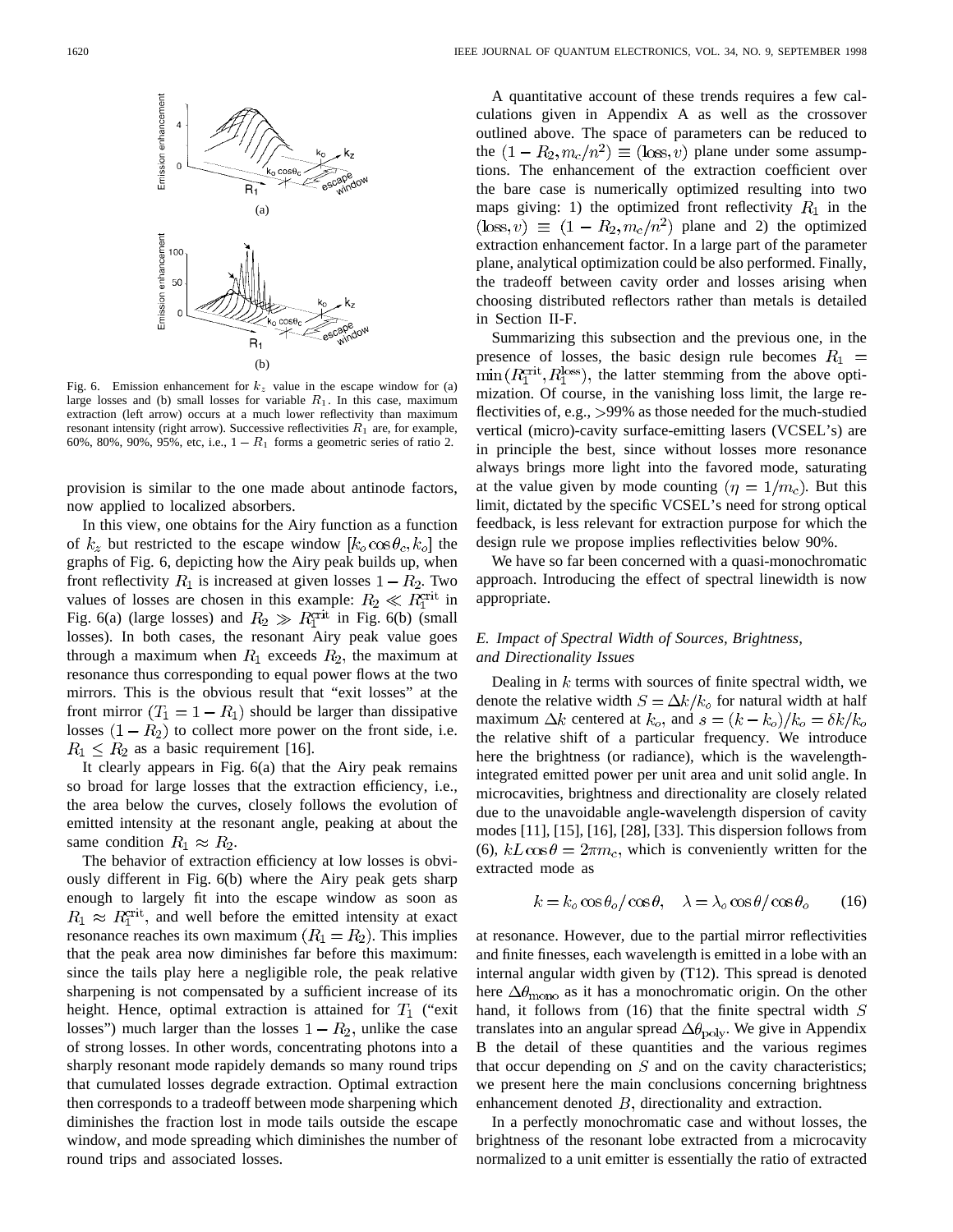

Fig. 7. (a) Cavity resonance larger than the source natural spectral width, no directionality. (b) Cavity resonance narrower than the source natural spectral width, the different wavelengths are emitted into different directions. (c) The same as (b) but for very large spectral width: extreme wavelengths cannot be extracted.

power, at most  $1/m_c$ , by the lobe solid angle, which is well approximated by  $2\pi/\text{F}m_c$  [(T12b) of Table I] for the internal lobe [(T12b)]. Compared to the no-cavity normalized value  $1/4\pi$ , this yields a brightness enhancement  $B \approx 2F$  (as argued by [47] some time ago). External brightnesses are in the same ratio as internal ones and need not be explained here. This monochromatic enhancement has no intrinsic upper limit, unlike extraction, which was argued to saturate for finesses above the moderate one associated with  $R_1^{\text{crit}}$ .

However, taking spectral width into account, brightness may follow the increase in finesse only if  $\Delta\theta_{\text{mono}} \gg \Delta\theta_{\text{poly}}$ : viewing each mode as a ring, as in a classical FP interferometer, this condition ensures that each FP ring is still broader than the chromatic angular separation, and only the ring edges experience some chromatic effects [see Fig. 7(a)]. Conversely, if  $\Delta\theta_{\rm mono}\ll\Delta\theta_{\rm poly}$ , for large finesses, rings of the different emitted wavelengths are well separated [Fig. 7(b)]. In this limit, brightness, a wavelength-integrated quantity, cannot increase anymore since each elemental angle  $d\theta$  is uniquely coupled to a given spectral slice  $dk = d\lambda/\lambda^2$  according to (16). High brightness is thus best achieved with a very monochromatic source  $(S \rightarrow 0)$  and a very high-finesse cavity, and inevitably translates into a highly directional emission pattern.

An overall rule for both regimes is

$$
B\Delta\Omega m_c \approx 4\pi\tag{17}
$$

where  $B$  is the brightness enhancement over the no-cavity case, and  $\Delta\Omega = \max(\Delta\Omega_{\text{mono}}, \Delta\Omega_{\text{poly}})$  is the largest of the two solid angles with obvious notations. This originates in the fact that the cavity distributes the light previously emitted over  $4\pi$  sterad over  $m_c$  Airy peaks (or, in other words,  $m_c$  FP rings) within a solid angle  $\Delta\Omega$  for each. Brightness increases just as directionality, until a saturation is reached due to the finite spectral width  $S$ , in which case directionality saturates to  $\Delta\Omega_{\text{poly}}$ . In this regime  $(\Delta\theta_{\text{mono}} \ll \Delta\theta_{\text{poly}})$ , if light is detected only within a infinitely small solid angle, e.g., very close to normal incidence, spectral narrowing takes place: it is easy to find that the apparent spectral width becomes  $S(\Delta\theta_{\rm mono}/\Delta\theta_{\rm poly}) \ll S$ . This is, understandably, one of the most popular microcavity effects on spontaneous emission (refs), useful in cases where spectral narrowing is needed, but not leading to wavelength-integrated extraction efficiency, being even detrimental in the presence of losses.

In deriving (17) above, it was assumed that all wavelengths within the spectral width  $S$  could resonantly escape at some angle. This is impossible, however, if  $S$  exceeds a limit spectral width  $S_{\text{esc}} = 1/2n^2$ , because the resonant mode is either cut-off on the small  $k$  (large wavelength) side or resonant at angles above the critical angle on the large  $k$  (short wavelength) side [Fig. 7(c)]. Above the limit  $S = S<sub>esc</sub>$ , we can crudely neglect the tails of all modes with such nonescaping resonances and insert a factor  $(S/S_{\text{esc}})$  in the left-hand side of (17). Brightness thus scales like  $S_{\rm esc}/S$  in this regime, a diminished part of emitted power being resonantly extracted when  $S$  increases.

Extraction efficiency follows the same rule: extraction enhancement up to the best value  $1/m_c$  of (7) holds in the regime  $S \ll S<sub>esc</sub>$ , and conversely, extraction is diminished by a factor of at least  $(S_{\rm esc}/S)$  in the large spectral width regime  $S \gg S_{\text{esc}}$ . In this case, we find in Appendix B a critical reflectivity

$$
R_1^{\text{sp,crit}} = 1 - 2m_c S \tag{18}
$$

which is an analog of  $R_1^{\text{crit}}$ : beyond this reflectivity value, there are only marginal gains for extraction. Notice that escaping to epoxy rather than air brings a substantial improvement for the many materials featuring linewidth  $S$  in the 5%–10% range by pushing away the limit set by  $S_{\text{esc}}$ :  $S_{\text{esc}}$  in epoxy is 2.25 times larger than in air (the squared epoxy index) and falls in the useful 10% range for typical semiconductor indices slightly above  $n = 3$ , instead of just 5% in air.

The overall trends exposed in this section are summarized in Fig. 8 reporting the main trends of extraction, brightness, and directionality in a characteristic example that can be easily generalized ( $n = \sqrt{10} = 3.16$  and  $m_c = 2$ ). The ordinate is the spectral width  $S$  while the abcissa was chosen here as the top mirror reflectivity  $R_1$  but can easily be interpreted in terms of the lobe internal solid angle  $\Delta\Omega = \Delta\Omega_{\text{mono}}$  or the finesse  $F = 2\pi/m_c\Delta\Omega_{\text{mono}} = \pi/\Delta\Omega_{\text{mono}}$ . Trends for extraction efficiency are simple in the case  $S < S<sub>esc</sub> = 5%$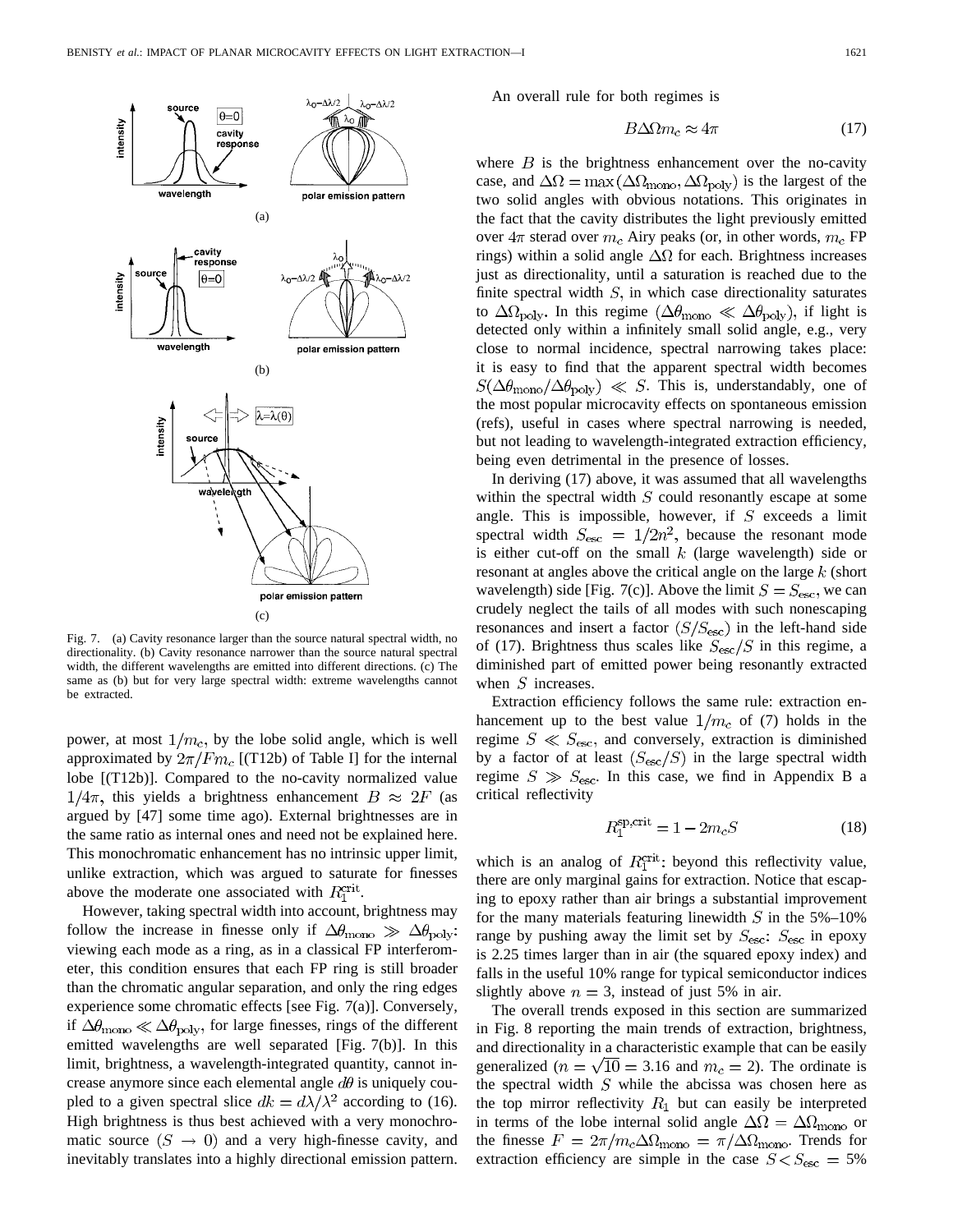

Fig. 8. Summary of the trends of extraction and brightness increases in the (reflectivity, spectral width) or  $(\Delta \Omega, S)$  plane in the particular case  $m_c =$ 2 and  $n^2 = 10$ . In region A, both quantities increase. In regions B and C, none of them increase. In region D, only brightness increases. Above line  $X$ , spectral width causes more angular spread than does cavity finesse. Going from C to B prevents all wavelengths to be extracted  $(S > S<sub>esc</sub> = 1/2n<sup>2</sup>)$ . The frontier between A and B is at  $R_1^{\text{sp, crit}}$ . The frontier between A and C is at  $R_1 = R_1^{\text{crit}}$  and  $\Delta \Omega = 1/n^2$ .

here: there is an increase for reflectivities below  $R_1^{\text{crit}}$  in region A followed by a saturation when  $R_1$  is above  $R_1^{\text{crit}}$ . But, if S exceeds  $S_{\text{esc}} = 5\%$  (region B), saturation occurs at the lower reflectivity  $R_1^{\text{sp,crit}} < R_1^{\text{crit}}$ .

Trends for brightness improvement are different because angular integration is not required for this latter quantity. Hence brightness cannot increase when the monochromatic mode solid angle  $\Delta\Omega_{\rm mono}$  becomes smaller than the sourcedependent but cavity-independent solid angle  $\Delta\Omega_{\rm poly}$ . This cross-over between  $\Delta\Omega_{\text{poly}}$  and  $\Delta\Omega_{\text{mono}}$  occurs along the line labeled  $X$ , on the right of which brightness cannot increase. Thus brightness and directionality may further increase together only into region D (smaller spectral width at given  $R_1$ ), where  $\Delta\Omega_{\text{poly}} < \Delta\Omega_{\text{mono}}$ . Conversely, if  $\Delta\Omega_{\text{poly}} > \Delta\Omega_{\text{mono}}$ (region C, larger spectral width at given  $R_1$ ), the cavity resonance is too monochromatic to accomodate all emitted wavelengths into  $\Delta\Omega_{\rm mono}$ .

Thus, spectral narrowing occurs if a measurement is performed, for example, at normal incidence. A small part of region A, right of the crossover line  $X$ , follows the same trend. Finally, in region B, due to the large spectral width, not only is brightness saturated, but the whole outside emission in  $2\pi$ sterad is truncated to the  $\sim$ 5% maximum spectral width which can be resonantly extracted from a cavity of index  $n = \sqrt{10}$ 3.16.

Eventually, for a general situation with both losses and nonnegligible spectral width, the suggested design rule for optimal extraction is to take the smallest of the three reflectivities

#### *F. Distributed Bragg Reflectors (DBR) Systems*

Turning to realistic LED and emitter systems, DBR stacks made of alternate low-index  $(n_{\rm lo})$ /high-index  $(n_{\rm hi})$  layers, denoted  $LHLH...$ , are often the only low-loss or simply feasible mirror solution [16], [18], [23], [32], [39], [44], [54]–[57]. Their key parameter is the relative index difference  $\Delta n/n_{\rm mid}$  where  $n_{\rm mid}$  is the average DBR index [58]. Attainable  $\Delta n$  values are dictated by epitaxial or deposition constraints inherent to materials, notwithstanding conductance considerations. We briefly recall some DBR features before discussing how they degrade extraction due to their finite penetration length which increases the effective cavity order.

DBR mirrors capitalize on successive reflections at dielectric interfaces [50], [51], [59]–[61]: For quarter-wave-layer optical thicknesses, phases from such waves are separated by  $\phi_c = 2\pi$  at their central (nominal) wavelength  $\lambda_B$ . A typical case is GaAs–AlAs ( $n_{\text{lo}} = 2.9$ ,  $n_{\text{hi}} = 3.5$  around  $\lambda = 1 \,\mu\text{m}$ ) with each normal reflection being only 1.2% in power but 11%  $(\sim\!\Delta n/2n_{\rm mid})$  in amplitude. To grossly approach unity reflectivity, about  $n_{mid}/\Delta n$  reflections are needed, e.g., six pairs for our example. This suggests a penetration length of a few  $\lambda/2$  per DBR mirrors, a quantity that will be detailed below in a DBR-bounded cavity and which will help us to still apply the above approach, but with an increased effective cavity order.

Departing from the central wavelength, an infinite DBR may still build up unit reflectivity across a so-called stopband. At stopband edges, the penetration length  $L_p$  diverges and photon states are standing waves with antinodes either in  $L$  or  $H$ layers, just like bonding and antibonding states in the tight binding model of periodic electron potentials [62], [63]. The relative stopband width is given to a very good approximation by the first Fourier component of index profile  $n(z)$ ,  $\Delta S/S$  =  $(2/\pi)(\Delta n/n_{\rm mid})$  [59]–[61]. Beyond their stopbands, DBR's are no longer "mirrors" and allow propagative photon states often called leaky modes.

In a finite DBR consisting of  $p$  pairs sandwiched between any two media, schematically  $n_o/LHLH \cdots LHLH/n_s$ , reflectivity at stopband center reads [59], [60]

$$
R = R(p) = \left(\frac{1 - \frac{n_s}{n_o} \left(\frac{n_{\rm lo}}{n_{\rm hi}}\right)^{2p}}{1 + \frac{n_s}{n_o} \left(\frac{n_{\rm lo}}{n_{\rm hi}}\right)^{2p}}\right)^2
$$
(20)

when  $n<sub>o</sub>$  is the incident medium. If the stopband center lies at oblique incidence,  $n_i$ 's are to be replaced by e.g.  $n_i \cos \theta_i$  in -polarized case (TE) with obvious notations.

We now examine the role of penetration length and phase evolution on cavity order. We stated above that the most meaningful measure of cavity order is how fast the roundtrip phase  $2\phi$  evolves with angle or wavevector. To emphasize this, we may write  $2\phi$  as follows:

$$
2\phi = k \cos \theta L = (k/k_o)(\cos \theta / \cos \theta_o)(2k_o \cos \theta_o L)
$$
  
= 
$$
2\pi m_c (k/k_o)(\cos \theta / \cos \theta_o).
$$
 (21)

When compared to a localized mirror (metal, single interface) with a well-defined phase change determined by dielectric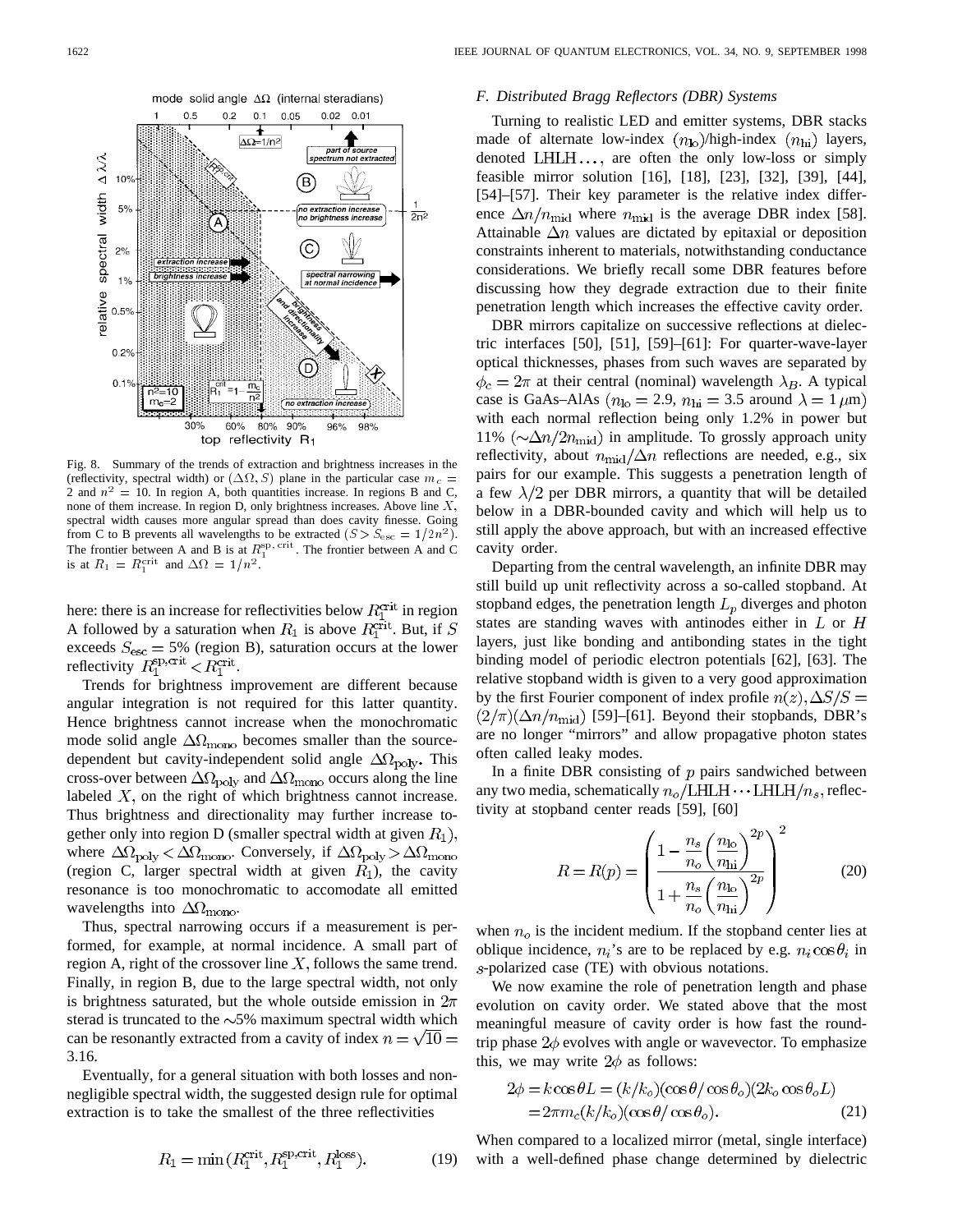

Fig. 9. (a) Power reflectivity of a DBR mirror with indices  $n_{\text{hi}} = 3$  and  $n_{\text{lo}} = 2.5$  or  $n_{\text{lo}} = 2$  as a function of the angle of incidence  $\theta$ . (b) Phase of the reflectivity referenced at the first DBR layer (solid line) as a function of  $\cos \theta$  showing the linear phase shift. Dashed lines: phase of a perfect mirror located at  $\Delta m_c$  half-wavelengths for  $\Delta m_c = 0$  and 5.

constants, a DBR mirror gives an angle and wavelengthdependent phase change at thefirst DBR interface with the cavity due to the phase changes of partial beams reflecting on successive interfaces. One thus has to add to the cavity phase change twice the phase changes at the DBR/mirror interfaces. These nonconstant phase changes then increase the bare cavity order  $m_o = L/(\lambda/2n)$ , a modification which in turn accounts for those of all the other interrelated properties of the cavity (quality factor, etc.).

We plotted in Fig. 9 the amplitude and phase of the complex reflectivity of (quasi-)infinite DBR's of various indexes contrasted at their nominal wavelength  $\lambda$  as a function of  $\theta$ or  $\cos \theta = k_z / k_o$ . An angular stopband arises, as a natural counterpart of the spectral stopband [see (5)]. Across this angular stopband, it is seen that phase essentially evolves linearly, just as would do a wave reflecting at an imaginary perfect mirror placed at some location inside the DBR. This equivalent location is of course the penetration length  $L_p$ , which we may conveniently express in reduced units as  $\Delta m_c = L_p/(\lambda/2n)$ . In agreement with (5) and (6), a real mirror located at  $L_p$  would indeed give rise to a reflected phase  $2\pi\Delta m_c \cos\theta$ , as suggested by the dashed lines in Fig. 9(b). The penetration length is also illustrated in Fig. 10(a).

This discussion is made quantitative by the following formula for penetration length  $L_p$  [60]

$$
L_p = \frac{\lambda}{2} \frac{n_{\text{lo}}}{2n_{\text{mid}} \Delta n} \tag{22a}
$$

$$
\Delta m_c = \frac{n_{\text{hi}} n_{\text{lo}}}{2n_{\text{mid}} \Delta n} \approx \frac{n}{2\Delta n}
$$
 (22b)

and the order increase referenced to the high-index medium, which is within a factor of two inverse to the relative index step  $\Delta n/n$ . With (22), we account for the extraction trends of DBR-bounded cavities as follows.

Since cavity order essentially accounts for round-trip phase evolution either with detuning s or with angle  $\cos\theta$  [(21)], to account for a symmetric cavity bounded by identical DBR's, as



Fig. 10. (a) DBR mirror made of quarter-wave stacks and its penetration length, which adds to the bare cavity effective length, as pictured in (b) for a DBR/cavity/DBR system.

pictured in Fig. 10(b), we add twice  $\Delta m_c$  to the "bare" cavity order  $m<sub>o</sub>$  and obtain as the effective order of the compound cavity

$$
m_c = m_o + 2 \frac{n_{\text{mid}}}{2\Delta n} \frac{n_{\text{lo}}}{n_{\text{mid}}} \approx m_o + \frac{n}{\Delta n}.
$$
 (23)

We now examine important consequences of this larger order, firstly concerning the possibility of a microcavity at all, and secondly for adapting the above work to the DBR case, specifying in particular the number  $p$  of layer pairs needed at the critical working point  $(R_1^{\text{crit}})$ .

For vanishing index steps  $\Delta n$ ,  $m_o \ll n/\Delta n$  can be neglected, and the enlarged effective cavity order becomes  $m_c \approx$  $n/\Delta n$ . It exceeds the threshold  $m_c \approx 2n^2$  of the microcavity regime (single outgoing resonance) for  $\Delta n < (2n)^{-1}$  in a symmetric case  $(\Delta n < (4n)^{-1}$  in an asymmetric one for which  $m_c \approx n/(2\Delta n)$ ). Fortunately, in the (In, Ga, Al)As testbed system [9], [18], [54],  $\Delta n \approx 0.6 > 1/6$  and this system remains in the microcavity regime. It is not so clear cut for, e.g., InP- or II–VI-based systems where material constraints impose index steps of the order of  $\Delta n = 0.2$  (see [46]).

We come back to the case of nonvanishing  $\Delta n$ . When a single mode escapes, we may rewrite the critical reflectivity formula (15) in terms of index step rather than cavity order

$$
R_1^{\text{crit}} \cong 1 - \frac{m_o}{n^2} - \frac{n_{\text{lo}}}{n^2 \Delta n} \approx 1 - \frac{m_o}{n^2} - \frac{1}{n \Delta n} \approx 1 - \frac{1}{n \Delta n}
$$
\n(24)

working with successive approximations of moderate index step and short bare cavity. We may also set up a simplified expression for the finite DBR reflectivity assuming similar indices of cavity and, e.g., DBR substrate

$$
R(p) \approx 1 - 4\left(\frac{n - \Delta n}{n}\right)^{2p} = 1 - 4\left(1 - \frac{\Delta n}{n}\right)^{2p}
$$

$$
\approx 1 - 4\exp\left(-2p\frac{\Delta n}{n}\right).
$$
(25)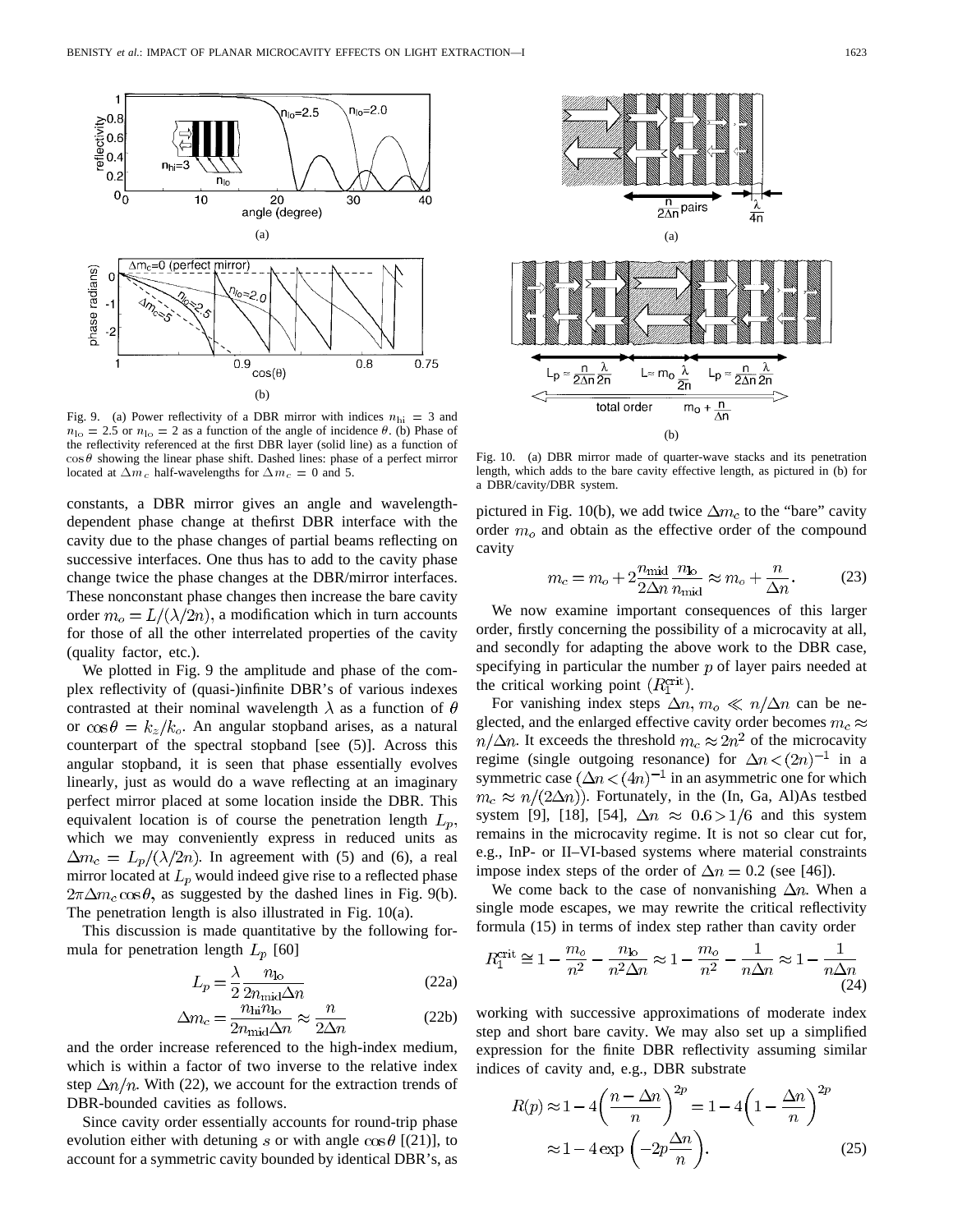Matching  $R(p)$  to  $R_1^{\text{crit}}$  gives the critical number  $p^{\text{crit}}$  of DBR pairs needed to gain most of the attainable extraction

$$
p^{\text{crit}} \approx \frac{n}{2\Delta n} \log \left( 4n\Delta n \right). \tag{26}
$$

This formula yields  $p^{\text{crit}} = 6.2$  for the GaAs–AlAs system  $(n = 3.5, \Delta n = 0.6)$  in which a careful optimization gave a similar result [18], [19],  $p^{\text{crit}} = 6$ , actually as a result of compensations among a number of factors.

As for the back mirror in cavities bounded by two DBR mirrors, it should obviously be far more reflective than the top one to ensure escape on the front side. As a rule of thumb, when the number of pairs in the second mirror  $p_2$  is twice  $p$ , we have  $T_2 \approx T_1^2 \ll T_1$  which is in general sufficient.

A more profound modification arises when mirrors are asymmetric in nature: in many cases, one can take advantage from asymmetric DBR/cavity/metal structures, where one diminishes the cavity order from  $m_c = m_o + n/\Delta n$  [(23)] to about  $m_o + n/2\Delta n$ , but at the expense of metal losses. The basic trend is that if  $m<sub>o</sub>$  is small enough, we just halve the cavity order and expect ideally a doubled extraction  $\eta_{\text{asym}} \approx$  $2\eta_{\text{sym}}$  if losses were absent.

Let us further the analysis and evaluate how much metal losses  $(R_2<1)$  are permitted before losing the advantage of reduced cavity order. We neglect the half-order (quarter wave) needed to accomodate the changed reflection sign of metals compared to dielectric cavity–DBR interfaces. We need also the constant extraction contours in the  $(1 - R_2, v = m_c/n^2)$ plane of Fig. 12(b) given in Appendix A, and in particular their approximate constant slope of  $-1.6$  in a large region. The upper value of metal losses to retain an extraction gain can be obtained by comparing the displacement in this plane to these constant extraction contours: one does not gain or lose extracted power if the variation  $\Delta v$  is accompanied by a loss variation such as  $1.6 \times \Delta$  (losses) =  $\Delta v$ . Since we diminish  $m_c$  by  $n/2\Delta n$ , we have  $\Delta v = -1/2n\Delta n$ . Hence, the allowable round-trip losses due to the metal for overall gain using a metal instead of a DBR back mirror are

$$
(1 - R_2)_{\text{max}} \approx \frac{|\Delta v|}{1.6} \approx \frac{1}{3.2n\Delta n}.
$$
 (27)

This is a modest demand except for extremely contrasted DBR's, say  $n\Delta n > 5$ , which would call for limited roundtrip losses not exceeding 5%. Thus, asymmetric structures probably offer the best compromise in many cases. Because it is impossible to grow epitaxial material on metal, DBR's on a substrate are preferred escape mirrors, whereas a thick gold or silver layer as the back mirror features low losses (it can also be deposited close enough to quantum wells, typically witin two or three half-wavelengths to ensure an antinode factor  $\zeta = 2$  for all escape angles). One exception could be the rough or optically poor contacts based on some transition metals used as the easiest solution to fulfill electrical requirements and prevent, e.g., gold diffusion in highly injected structures. In this case, a hybrid metal–DBR mirror should probably be implemented. Assuming a reflective enough contact, and following for such an asymmetric DBR/cavity/metal structure the approach leading to (26) the diminished cavity order  $m_c =$ 



Fig. 11. Contour map of approximate extraction efficiency  $\eta$  (thinner dashed lines) and critical number of DBR pairs [according to (28), thicker lines] in the  $(n_{\text{lo}}, n_{\text{hi}})$  plane for an asymmetric DBR/cavity/metal light-emitting structure: the source is monochromatic, the metal is lossless, the antinode factor is  $\zeta = 1$ , and the bare cavity order is  $m<sub>o</sub> = 0.75$  (see Fig. 3 of [Section II] for comparison). The index contrast  $\Delta n$  increases linearly above the  $n_{\text{lo}} = n_{\text{hi}}$  line. Validity tends to break down for large  $\Delta n$  and  $\eta > 50\%$ .

 $m_o+n/2\Delta n$  implies slightly more pairs in the remaining DBR mirror even if we do not neglect  $m<sub>o</sub>$ 

$$
p^{\text{crit}} \approx \frac{n}{2\Delta n} \log \left( 4n \Delta n \times \left( \frac{2n}{2m_o \Delta n + n} \right) \right). \tag{28}
$$

For  $m_0 = 2$ ,  $n = 3.5$ ,  $\Delta n = 0.6$  (GaAs–AlAs), we find  $p^{\text{crit, asym}} = 7.4$  instead of  $p^{\text{crit,sym}} = 6.2$ , not a major change. In this system, limits for metal losses are as high as  $(1-R_2)_{\text{max}} \approx 17\%$ , easily satisfied by noble metals. Without losses, the diminished cavity order  $(m_c = m_o + n/2\Delta n$  instead of  $m_o + n/\Delta n$ ) would translate into an extraction  $(1/m_c)$ increased from 11% to 20%. Additional enhancement factors [9], [18], [19], [22], [24] including, e.g., dipole orientation, photon recycling, etc., indeed resulted in 23% efficiency [23], [25] in such an asymmetric structure with a six-pair DBR on one side and a nonalloyed high-reflectivity metal contact on the other side.

To illustrate in a single figure the essential result of the analytical approach for an asymmetric DBR/cavity/metal structure  $[(7), (22b), and (28), namely], we present in Fig. 11 a map$ in the  $(n_{\text{lo}}, n_{\text{hi}})$  plane showing the locus (contours) of given extraction efficiency  $\eta = (1/m_c)$  and given value of  $p^{\text{crit}}$ , for a short bare cavity,  $m<sub>o</sub> = 0.75$ . In this plane, there are of course no data below the line  $n_{\text{lo}} = n_{\text{hi}}$ . Above this line, the index contrast of the DBR linearly increases, and the cavity order diminishes leading to a rise in efficiency as well as a smaller number of DBR pairs needed to reach the critical reflectivity value (15). A similar map based on a more exact approach is presented in [46, Fig. 3]. Let us stress that this is a monochromatic lossless approach, thus a rather optimistic case. See Appendixes A and B for the effect of losses and spectral trends. Even without such detrimental factors, it is clear that the validity of this approximate scalar analysis breaks down in the large index contrast regime  $(\Delta n > 1)$  where there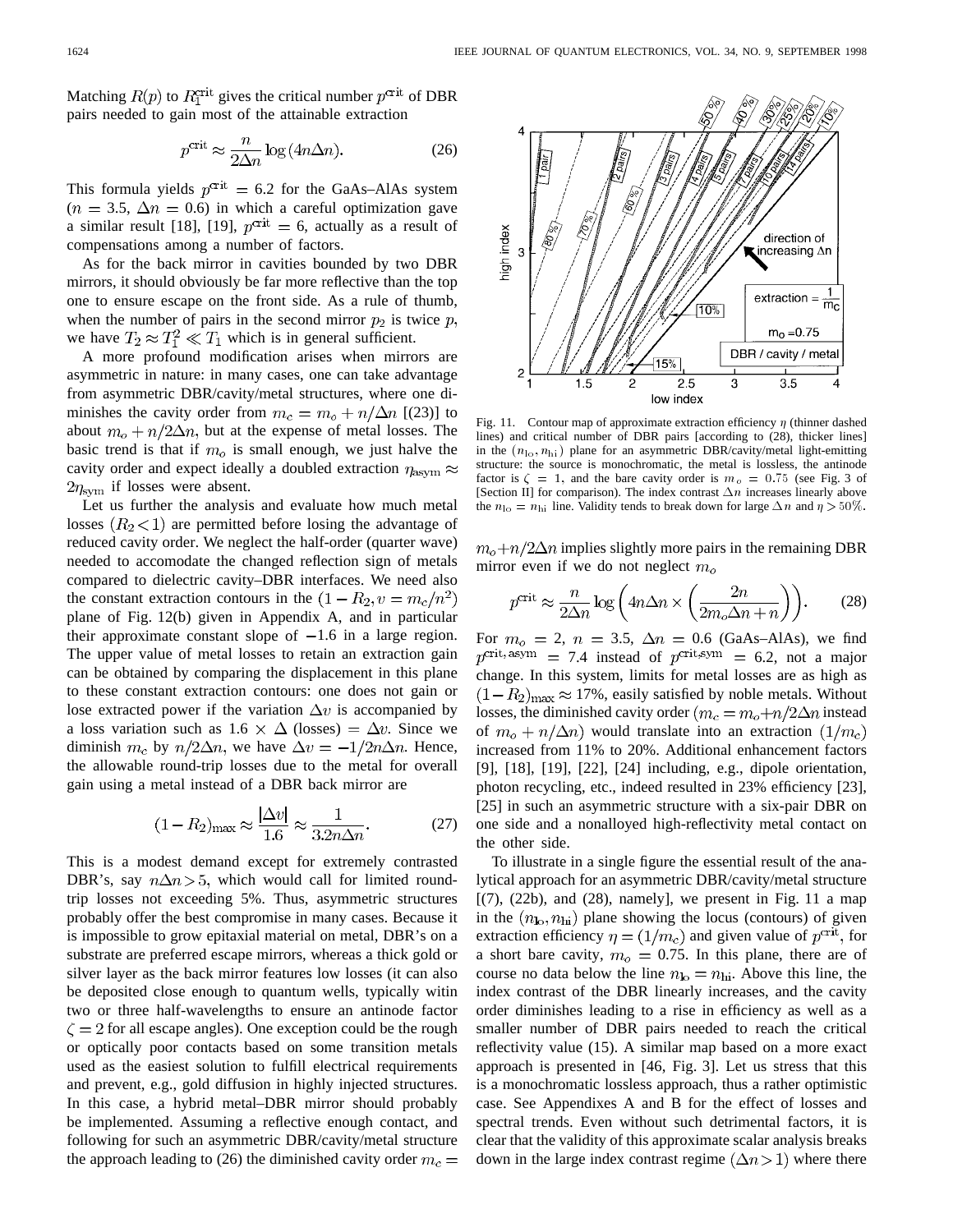are very few modes so that the exact knowledge of their antinode factors, for example, becomes crucial.

Finally, in the particular case of vanishing  $\Delta n$ , it may be advantageous in theory and in practice to shorten the DBR and replace its last layers by the natural DBR–air interface to build a shorter cavity. Given the large number of parameters, we only give here a hint on this case, assuming that the air–DBR reflectivity, typically 30%, is a given parameter: starting from the bare cavity bounded by air, one inserts DBR layers of small index contrast, thus enlarging the cavity. This increases both the reflectivity  $R_1$  and the cavity order  $m_c$ , which in turn decreases  $R_1^{\text{crit}}$ . One should then self-consistently select the reflectivity which satisfies  $R_1 = R_1^{\text{crit}}$ , the criterion of Section II-C, now seen as an implicit equation with the number of pairs  $p$  as a parameter.

In this section, we insisted on the enlarged cavity order to draw the main consequences for extraction. It is also interesting to restate the Airy function approach (Fig. 3) in the presence of DBR's which display large reflectivity only in their stopband. This is done in Appendix C where leaky modes allowed outside the stopband are discussed in this framework based on reflectivities (see Fig. 13). This also allows to give a hint on design rules for DBR-based cavities. The main conclusion of Appendix C is the importance of large index contrasts  $\Delta n/n$  to diminish unwanted emission into leaky modes (see Fig. 14). It also gives hints on the spectral dependence of emission into leaky modes, on the role of leaky modes in hybrid DBR–metal cavities and on the role of guided modes of the bare cavity.

## *G. Dealing with Small Aperture Requirements*

It is rather easy to now account for optimized coupling to some limited external angle denoted  $\theta$  for simplicity  $(\sin(\theta))$ numerical aperture, n.a.) and solid angle  $\Omega = 2\pi(1 - \cos\theta)$ , typically 0.3–0.5 sterad for a multimode glass fiber [16], [32], [33], [53], 1–2 steradians for LED's embedded in focussing lens-shaped epoxy packages, etc. [2]. We just have to look at the round-trip phase variation from (14) and impose concentrating the resonance over a narrower angular region

$$
\delta(2\phi) \approx \frac{\pi m_c}{2n^2} \sin^2 \theta \tag{29}
$$

rather than just  $\pi m_c/2n^2$ , now yielding

$$
R_1^{\text{crit}} = 1 - \frac{m_c}{n^2} \sin^2 \theta \tag{30a}
$$
\n
$$
\text{crit} = \frac{n}{\sqrt{4n\Delta n}} \tag{30b}
$$

$$
p^{\text{crit}} \approx \frac{n}{2\Delta n} \log \left( \frac{4n\Delta n}{\sin^2 \theta} \right) \tag{30b}
$$

for, respectively, a general case and the DBR–DBR configuration with negligible  $m<sub>o</sub>$ . For example, to couple from a  $\sim$ 50- $\mu$ m-diameter LED to a  $\sim$ 100- $\mu$ m core fiber with sin $\theta$  = 0.25 n.a.  $(\theta = 14^{\circ})$ , we get, for GaAs–AlAs,  $p_{\text{crit}} \approx 14.3$  pairs instead of 6.2 previously. For an intermediate case,  $\sin \theta = 0.5$ n.a.  $(\theta = 30^{\circ})$ ,  $p^{\text{crit}} = 10.3$  pairs (four extra pairs per factor of two in aperture). Note that brightness trends of Section II-E still hold in their principle. Referring to Fig. 8, the vertical boundary between regions A and D lies at smaller solid angles  $\Delta\Omega$ , i.e., larger reflectivities and larger finesses, by a factor  $\sin^2 \theta$ . Also, the horizontal boundary between regions B and C lies at a smaller spectral linewidth,  $S = 1/(2n^2 \sin^2 \theta)$ . This indicates that very large brightness enhancements from microcavities coupled to fibers are expected for narrow sources with typically  $S \leq 1\%$  (however a rare case, that could be realized at room temperature only in controlled quantum dot systems not well mastered yet): for such sources, the power of the whole resonant mode is fully coupled to the fiber at all emitted wavelengths, instead of the fraction  $\sin^2 \theta / 4n^2$ of the  $4\pi$  solid angle from an isotropic source. The  $\eta \approx$  $1/m_c$  extraction coefficient still holds for this monochromatic limit because the same extracted mode as above may be squeezed into a cone of smaller angle. The fiber-coupled power enhancement is thus in this case

$$
\frac{\eta_{\text{fiber}}}{\eta_{\text{fiber, bare}}} = \frac{4n^2}{m_c \sin^2 \theta} \tag{31}
$$

which exceeds one hundred for the optimistic example of Fig. 8  $(n^2 = 10 \text{ and } m_c = 2)$  and  $\sin \theta \sim 0.25$ . Losses tend to grow in this more resonant case, so that the number of parameters (indices, cavity order, losses, spectral width, aperture) require a separate study for more details [16], [21], [32].

#### III. CONCLUSION OF THE APPROXIMATE APPROACH

We gave an analytical account of the large potential held by planar microcavities for improving light extraction from large index emitting systems such as semiconductors  $(n \sim 3)$ . We showed through the number of competing FP modes why a small cavity order  $m_c \leq 2n^2$  is crucial in achieving enhanced extraction. The naive limit to the extraction coefficient is then found to be simply  $\eta = 1/m_c$ , where we purposely omitted the effects of antinode factor  $\zeta$ , at most factors of two. Note also that lifetime effects play no role in this result, based on the way modes share  $k$ -space. The useful dimensionless parameter is found to be  $v = m_c/n^2$ . An important result for applications is that the practical top mirror reflectivity  $R_1$ that yields most of the extraction expected in the naive limit is given by  $R_1^{\text{crit}} = 1 - m_c/n^2$ , generally well below 90%. This is sufficient to concentrate the extracted lobe (i.e., the outermost FP ring) into the escape cone. We also discussed how losses on the round-trip cavity path could possibly diminish the optimal top mirror reflectivity.

Spectral effects are important. We showed in Fig. 8 how brightness improvements first follow extraction improvements but then evolve differently depending of the source natural linewidth. Directionality is a consequence of strongly resonating cavities where, as a rule, front reflectivity  $R_1$ is much closer to unity than  $R_1^{\text{crit}}$  and the source should be of sufficient purity. The tradeoffs between directonality, brightness enhancement  $B$ , and cavity order clearly appear in (17),  $Bm_c\Delta\Omega = 4\pi$  where  $\Delta\Omega$  is the the largest internal solid angle between that of the cavity mode and that deduced from the material emission linewidth.

Systems with DBR mirrors were studied introducing the penetration length which unfortunately increases cavity order according to  $m_c = m_o + \Delta m_c$  [(23)]. An approximate critical number of DBR periods for the front mirror  $p^{\text{opt}}$  was given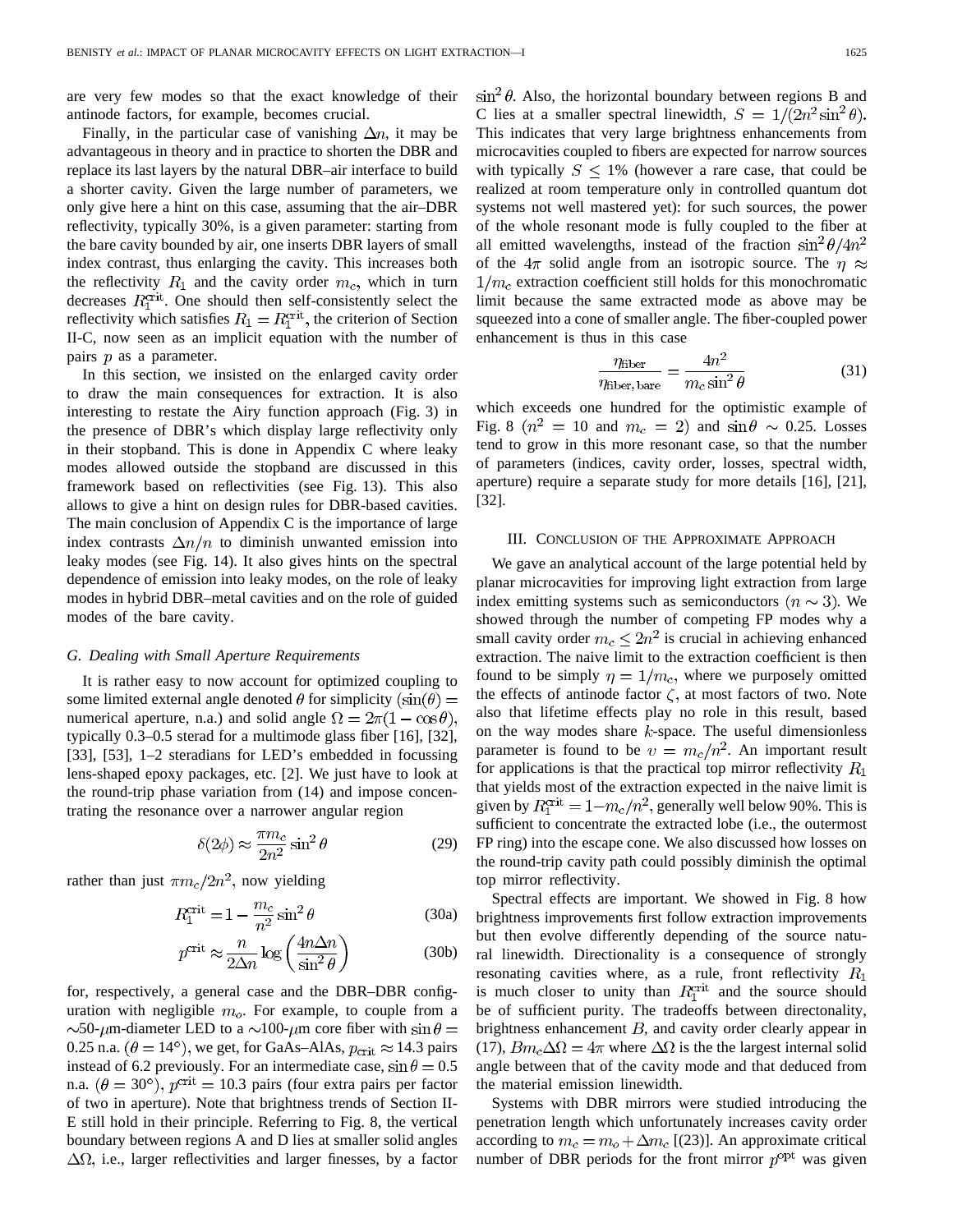in (26) and (28) for, respectively, symmetric and asymmetric cavities. Leaky modes have been analyzed in Appendix C. Adaptations to the small aperture case, e.g., for coupling to fibers, was also given in (30b).

In Part II [46], we introduce an exact approach to predict more accurately extraction of systems that could be used for real microcavity LED's, mainly focusing on an asymmetric DBR/cavity/metal structure. Selected parameters are varied in order to give a consistent set of performances for most existing semiconductors systems.

## APPENDIX A EFFECT OF LOSSES

As explained in Section II, losses can be assumed to be due to the back mirror and  $1 - R_2$  taken as a parameter reflecting any loss per round-trip, whether they actually arise in the cavity itself or at the mirror. To go beyond the basic requirement  $R_1 \leq R_2$ , we have to sum the approximate Airy factor (T9) over angles. Neglecting again spectral width as well as the antinode factor, and with approximations in agreement with  $(11)$ – $(13)$ , one obtains for extracted power per emitter the following integral:

$$
I \approx \int_0^{\theta_c} \frac{T_1}{(1 - r_1 r_2)^2 \left(1 + \frac{r_1 r_2}{(1 - r_1 r_2)^2} \left[\pi m_c (\theta^2 - \theta_o^2)\right]^2\right)} \theta \, d\theta
$$
  

$$
I \approx \frac{T_1}{(1 - r_1 r_2)} \frac{1}{\pi m_c \sqrt{r_1 r_2}} \arctan\left(\frac{\sqrt{r_1 r_2}}{(1 - r_1 r_2)} \pi m_c \theta_o^2\right)
$$
(A1)

where the choice of the centered angle inside the escape cone,  $\theta_0^2 \approx 1/2n^2$  (10), has been made. Analytical maximization of integral  $I$  (and hence of the extraction  $\eta$  within a factor) is unfortunately impossible due to the arctan function. But we can, without loss of generality, limit the number of parameters to two by calculating extraction enhancement over the bare case,  $\eta/\eta_{\rm bare} = \eta/(1/4n^2)$  or here  $4In^2$  which then only depends on  $R_1, R_2$ , and the parameter  $v = m_c/n^2$ , according to

$$
\frac{\eta}{\eta_{\text{bare}}} \approx \frac{4}{\pi} \frac{4(1 - R_1)}{(1 - \sqrt{R_1 R_2})(R_1 R_2)^{1/4}} \frac{1}{v}
$$

$$
\arctan\left(\frac{(R_1 R_2)^{1/4}}{(1 - \sqrt{R_1 R_2})} \frac{\pi}{2} v\right) \quad (A2)
$$

where  $r_1$ ,  $r_2$ , and  $T_1$  have been expressed as a function of  $R_1$  and  $R_2$ .

Results obtained upon maximizing (A2) for  $v < 0.8$  and losses  $(1 - R_2)$  < 0.3 may be displayed as two contour maps in the  $(1 - R_2, v)$  plane: contours of optimized  $R_1$ [Fig. 12(a)] and contours of extraction enhancement  $\eta/\eta_{\rm bare}$ , (A2) [Fig. 12(b)]. The resulting behavior for optimized  $R_1$ respects the  $R_1 < R_2$  prediction but may be considerably lower especially for large values of  $v$ , as explained in Section II-D. On the second map [Fig. 12(b)], enhancement contours are quite straight and parallel with a single constant slope (about  $-1.6$ , see below) in the useful range  $v > 0.05$ , allowing extraction to be described versus a single parameter if the



Fig. 12. (a) Optimized top mirror reflectivities  $R_1$  contours in the  $(\eta/\eta_{\rm bare})$  contours in the same plane. (c) Extraction enhancement as a function of losses, for various values of parameter  $v = m_c/n^2$ . This is obtained from the results of (b) but can be transformed to the exact extraction of any particular case just by vertical rescaling.

optimization condition is fulfilled. When extraction gain from the shortened cavity is balanced by increased losses, as occurs when going from DBR to metallic back mirrors (see Section II-F), this simple law eases decision.

Extraction enhancement  $\eta/\eta_{\rm bare}$  appears as the ordinate on Fig. 12(c) displaying in the  $(1 - R_2, \eta/\eta_{\rm bare})$  plane the very results of Fig. 12(b), but here as  $v$ -indexed contours. This map is closer to applications: one directly reads the obtained extraction enhancement stemming from the value of cavity parameter  $v = m_c/n^2$ , known from material and technological considerations, and the value of losses, known from mirror performances and possible intracavity losses. Absolute extraction is just obtained by multiplying the ordinate of Fig. 12(c) by the bare extraction,  $\eta_{\text{bare}} = 1/4n^2$ .

Analytical formulas demand additional approximations. When  $(1 - R_2)v < 0.1$ , we may take  $(R_1R_2)^{1/4} \approx 1$  in (A2), thus slightly underestimating extraction. Also, in the region of Fig. 12(b) with about constant slope,  $arctan(x) \approx \pi/2 - 1/x$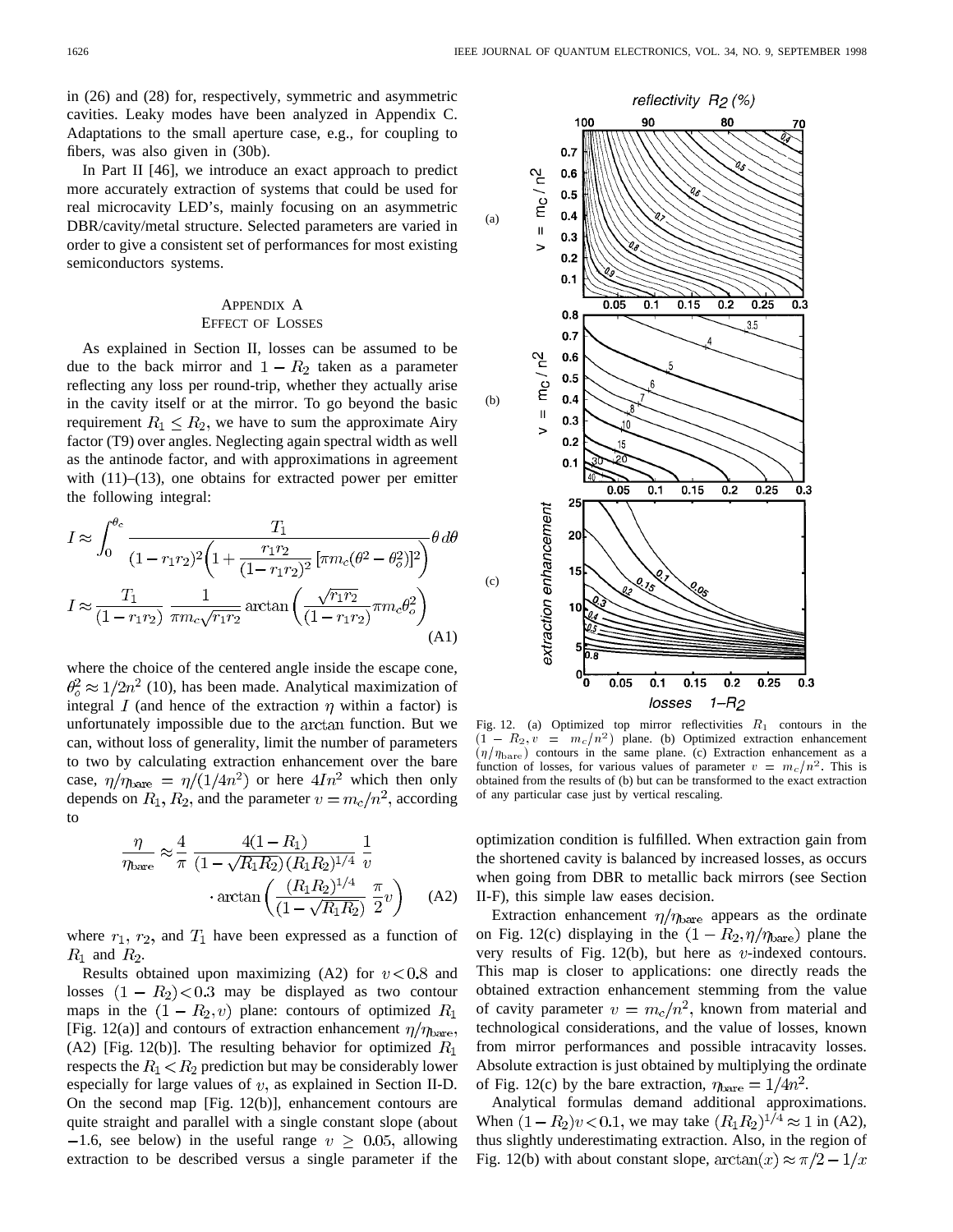is acceptable in (A2). These approximations give

$$
\frac{\eta}{\eta_{\text{bare}}} \approx \frac{8}{\pi v} \left( \frac{1 - R_1}{2 - R_1 - R_2} \right) \arctan \left( \frac{\pi v}{2 - R_1 - R_2} \right) \n\approx \frac{4}{v} \left( \frac{1 - R_1}{2 - R_1 - R_2} \right) - \frac{8(1 - R_1)}{\pi^2 v^2}.
$$
\n(A3)

This is readily maximized, yielding the following approximate optimized reflectivity  $R_1^{\text{loss}}$  and extraction enhancement

$$
R_1^{\text{loss}} = 1 - T_1^{\text{loss}}
$$
  
=  $(1 - R_2) + \left(1 - \pi \sqrt{(1 - R_2) \frac{v}{2}}\right)$  (A4)

$$
\left(\frac{\eta_{\text{max}}}{\eta_{\text{bare}}}\right) = \left(\frac{2}{\pi v} \left[\pi \sqrt{v} - \sqrt{2(1 - R_2)}\right]\right)^2. \tag{A5}
$$

Still in this approximation, studying in the  $(1 - R_2, v)$  plane constant  $(\eta/\eta_{\rm bare})$  enhancement curves analogous to those of Fig. 12(b), one finds an inflexion point located at

$$
v_{\text{infl}} = \frac{9}{4} \left( \frac{\eta}{\eta_{\text{bare}}} \right)^{-1} \tag{A6}
$$

$$
1 - R_2 = \frac{3\pi^2}{16} \left(\frac{\eta}{\eta_{\text{bare}}}\right)^{1/2} \tag{A7}
$$

characterized by a constant slope close to  $-1.6$ 

$$
\left(\frac{dv}{d(1-R_2)}\right)_{v_{\text{infl}}} = -\frac{16}{\pi^2} \cong -1.6
$$
 (A8)

which we use in the discussion of Section II-F to decide how much metal losses will still be acceptable due to the decreased cavity order in asymmetric metal/semiconductor/DBR microcavities.

# APPENDIX B SPECTRAL WIDTH AND SPONTANEOUS EMISSION IN A MICROCAVITY

# *A. Angular Widths*

Let us recall that  $\theta_o$  denotes the angle of the extracted mode  $(\theta_o < \theta_c)$  for monochromatic radiation at  $k_o$  [refer to (T11)–(T13) of Table I to deal with the special case  $\theta_o = 0$ . The internal angular width of this mode is denoted here  $\Delta\theta_{\rm mono}$  to avoid confusion and is obtained from the Airy denominator (T9e) by making  $s = 0$  (since  $k = k_o$ ) and requiring that  $F^2 m_c^2(\theta^2 - \theta_o^2) = 1$  for  $\theta = \theta_o \pm \Delta \theta_{\text{mono}}/2$ . One then finds (T11) and (T12a). Since  $\theta_o$  is a small angle, the corresponding solid angle is  $\Delta \Omega = \Delta \Omega_{\rm mono} \approx \theta_o \times$  $(2\pi\Delta\theta_{\text{mono}})$ , hence (T12b).

As for the linewidth-limited angular width  $\Delta\theta_{\rm poly}$ , it is obtained from the resonant angle evolution in approximate form, when requiring  $\cos \theta / \cos \theta_o$  to reach  $k/k_o = 1 \pm S/2$ 

$$
(\theta^2 - \theta_o^2)/2 = \pm S/2
$$
 (B1)

which yields

$$
\Delta \theta_{\text{poly}} = S/\theta_o. \tag{B2}
$$

Similarly, we have

$$
\Delta\Omega_{\text{poly}} = \theta_o \times (2\pi \Delta\theta_{\text{poly}}) = 2\pi S. \tag{B3}
$$

Four remarks can be made at this stage.

- 1) An optimized value for  $\theta_o$  was argued to be  $\theta_o$  =  $1/\sqrt{2n}$ . It can be reported into the above equations to yield internal angular widths.
- 2) For this case, the resonant angle being  $45^\circ$  in air, the useful outside angular widths, denoted  $\Delta\theta'$ , may be expressed from a differentiation of Snell's law as

$$
\Delta \theta'_{\rm mono} \approx 2n^2/Fm_c \tag{B4}
$$

$$
\Delta \theta'_{\text{poly}} \approx 2n^2 S \tag{B5}
$$

[see (T14) for outside solid angle].

- 3) For resonance at normal incidence, one half of the FP peak is cut off (see Fig. 3),  $\Delta \Omega$ 's are halved, and angular widths are given by different formulas, e.g., (T13a), since in this case  $\Delta\Omega \approx \pi \Delta\theta^2$ .
- 4) For the practical working point of Section II-C,  $R_1 =$  $R_1^{\text{crit}}$ ,  $\Delta \Omega'_{\text{mono}}$  is just  $\sqrt{2}$  sterad and  $\Delta \theta'_{\text{mono}} \approx 18^{\circ} \approx$  $1/\pi$  rad, a value independent of index and cavity order.

## *B. Brightness and the Crossover*

With these formulas, the crossover between the case  $\Delta\theta_{\text{poly}} \ll \Delta\theta_{\text{mono}}$ —where lobe brightness can still increase—and the converse case—where it saturates—is given by the three equivalent forms

$$
SFm_c = 1\tag{B6}
$$

$$
2\pi S m_c = T_1 = 1 - R_1 \tag{B7}
$$

$$
2\pi S = \Delta \Omega_{\text{mono}}.\tag{B8}
$$

The latter form clearly appears in Fig. 8 as the main diagonal.

The microcavity gives a brightness enhancement  $B$  of its resonant lobe (i.e., FP ring) over the no-cavity Lambertian emission. We first determine the enhancement  $B_{\rm mono}$  in the monochromatic case. In the no-cavity case, the normalized internal power per steradian is just  $1/4\pi$  (isotropic source) whereas in a lossless microcavity of sufficient front reflectivity  $(R_1 \ge R_1^{\text{crit}})$ , the fraction  $1/m_c$  of emitted power is concentrated within the solid angle  $\Delta\Omega_{\rm mono}=F/2\pi m_c$ , giving  $F/2\pi$  for the normalized power per steradian. Hence, from the ratio, we have the two equivalent forms for the brightness enhancement

$$
B_{\text{mono}} = 2F; \quad B_{\text{mono}} \Delta \Omega_{\text{mono}} m_c = 4\pi \tag{B9}
$$

which is also (17).

Above the crossover, one follows the same approach, but the fraction  $1/m_c$  of the emitted power is now concentrated over  $\Delta \Omega_{\text{poly}} = 2\pi S$ , hence the brightness enhancement now takes the following forms:

$$
B_{\text{poly}} = 2/Sm_c; \quad B_{\text{poly}} \Delta \Omega_{\text{poly}} m_c = 4\pi \quad (B10)
$$

yielding again (17) [32]–[34].

In between, around the crossover, one may use an integration of the Lorentzian form of the Airy function, which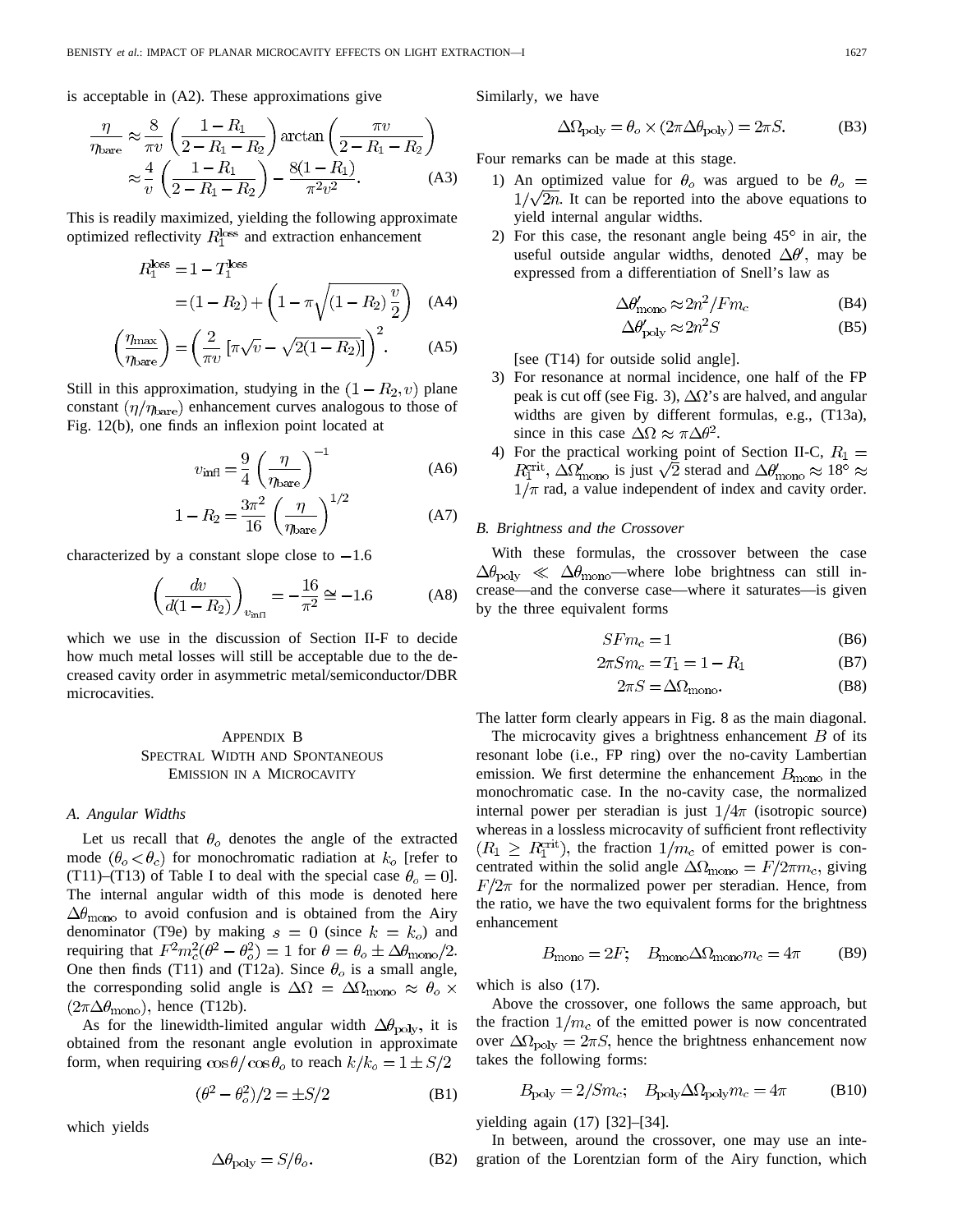is legitimated by the microcavity regime (small order  $m_c$ ). Brightness enhancement  $B$  reads in this approach

$$
B = \frac{4}{\pi S m_c} \arctan\left(\frac{2\pi S m_c}{1 - R_1}\right) = \frac{4}{S \pi m_c} \arctan(F S m_c)
$$
\n(B11)

which reduces to the above equations for  $FSm_c \ll 1$ (monochromatic case) or  $FSm_c \gg 1$  (polychromatic case). Let us finally emphasize that the calculated enhancement also holds for outside radiation even though it was calculated from the internal point of view.

#### *C. Very Large Spectral Width and Extraction*

A large spectral width  $S$  translates into an angular spread exceeding the  $[0 \rightarrow \theta_c]$  escape window. Noting that  $\cos(\theta_c) \approx$  $1 - 1/2n^2$ , it is obvious that if S exceeds the value

$$
S_{\rm esc} = 1/2n^2 \tag{B12}
$$

which is typically 3%–10%, a cavity enhances only a part of the source spectrum outside and inhibits other frequencies (see Section II-G for smaller aperture requirements where a similar effect arises). For S largely exceeding  $S_{\text{esc}}$  (very strong pumping, long wavelength, ...), benefits from microcavity for extraction clearly decrease. But by using epoxy as the outer medium, one has the possibility to increase the threshold linewidth  $S_{\text{esc}}$  by a factor of more than two  $(n^2 \approx 2.25)$ , gaining, thus, a comfortable margin where microcavities are still interesting. With this provision, i.e., when we have  $S < 1/2n^2$ , the spread in internal angles is smaller than  $\theta_c$  so that all wavelengths are extracted at some angle. But this is no more true in the large spectral width limit which we consider here for completeness [Fig. 7(c)]. Using Fig. 3, we replace the ring  $k = k_o$  by a thick annulus. It is here so thick that some wavelengths never lie into the resonant outgoing FP peak. Obviously, only a fraction  $S_{\rm esc}/S$  may lie in this peak. It is then clear that extraction follows at first order the ratio  $S_{\rm esc}/S$ of extracted to total spectral width, being thus of order

$$
\eta = S_{\rm esc} / (Sm_c) = 1 / (2Sn^2 m_c). \tag{B13}
$$

It is interesting in this case to parallel for spectral width the approach made when defining  $R_1^{\text{crit}}$  through angular variations of the Airy denominator. We now want this denominator to increase by  $\sim \pi^2$  for the extreme radiations  $k = k_o \pm \Delta k/2$ , i.e.,  $s = \pm S/2$ , instead of an angular variation. One gets a spectral-width-wise critical transmission  $T_1^{\text{sp, crit}} = 2Sm_c$  and the associated critical reflectivity is

$$
R_1^{\rm sp,\,crit} = 1 - 2Sm_c. \tag{B14}
$$

This latter value falls below  $R_1^{\text{crit}}$  if  $S > S_{\text{esc}} = 1/2n^2$ , in agreement with the discussion. As for the brightness, the first form of (B10) still holds. In the somewhat extreme limit  $S =$ 1, it yields a factor of two due to the mere back-mirror power reflection. However, due to the numerous approximations made, such formulas should be taken as guidelines when  $S \gg S_{\text{esc}}$ .



Fig. 13. Same plot as Figs. 3 and 4 when using DBR mirrors. (a) Comb-like Airy function of an ideal cavity with constant reflectivities. (b) DBR reflectivity, with the stopband, the window at smaller  $k_z$  and the about total reflection at critical angle with the low index medium. (c) Modified Airy function, with the extracted FP peak, but losing the structure of (a) especially in the leaky mode region. Emission in the various modes is indicated.

## APPENDIX C

# STOPBAND AND LEAKY MODES OF DBR STRUCTURES

When a DBR with moderate-index step is used on a highindex substrate as the output side (the wafer being eventually antireflection coated, but far from the cavity), its limited angular acceptance allows light to escape toward the substrate at oblique angles still larger than  $\theta_c$ , referred to as "leaky modes" [17], [18], [39], [40], [44], [64], [65]. We discuss here the main trends that can be predicted for these modes and how we can picture them in the  $k_x-k_z$  diagram of Fig. 3.

Let us first broadly define three regions in this diagram (Fig. 13): We start from the same  $k_x-k_z$  diagram as Fig. 3 [Fig. 13(c)] with the critical angle for outside radiation. The regular comb of the Airy function due to cavity round trips with angle-independent reflectivities is illustrated in Fig. 13(a). Whether the cavity is made from two similar DBR's or a metal and a DBR mirror, the power reflectivity product that enters into the Airy function has the typical shape of a DBR reflectivity of Fig. 13(b), with a stopband surrounded by an oscillating small reflectivity region around it. At larger angles (smaller  $k_z$ ), there is again a unit reflectivity region due to the fact that we view the DBR from the high-index medium of the cavity. Thus, as indicated in Fig. 13(c) where angles are counted in the cavity medium, there is a critical angle  $\theta_{\rm lo}$  beyond which only evanescent waves are present in the DBR low-index medium, and the reflection becomes 100% toward the cavity. Let us discuss these three regions (stopband, leaky modes, and total reflection from the DBR) as well as the interplay between them and their possible design rules.

In the stopband region, the cavity just mimics a perfect one, with the same enhancement and inhibition of the Airy function. One should thus again, to extract as much light as possible, aim at fitting a single mode in the center of the  $k_z$ escape window corresponding to outside-coupled angles. For this purpose, the DBR stopband has to cover this window as well as possible. The DBR stopband center is determined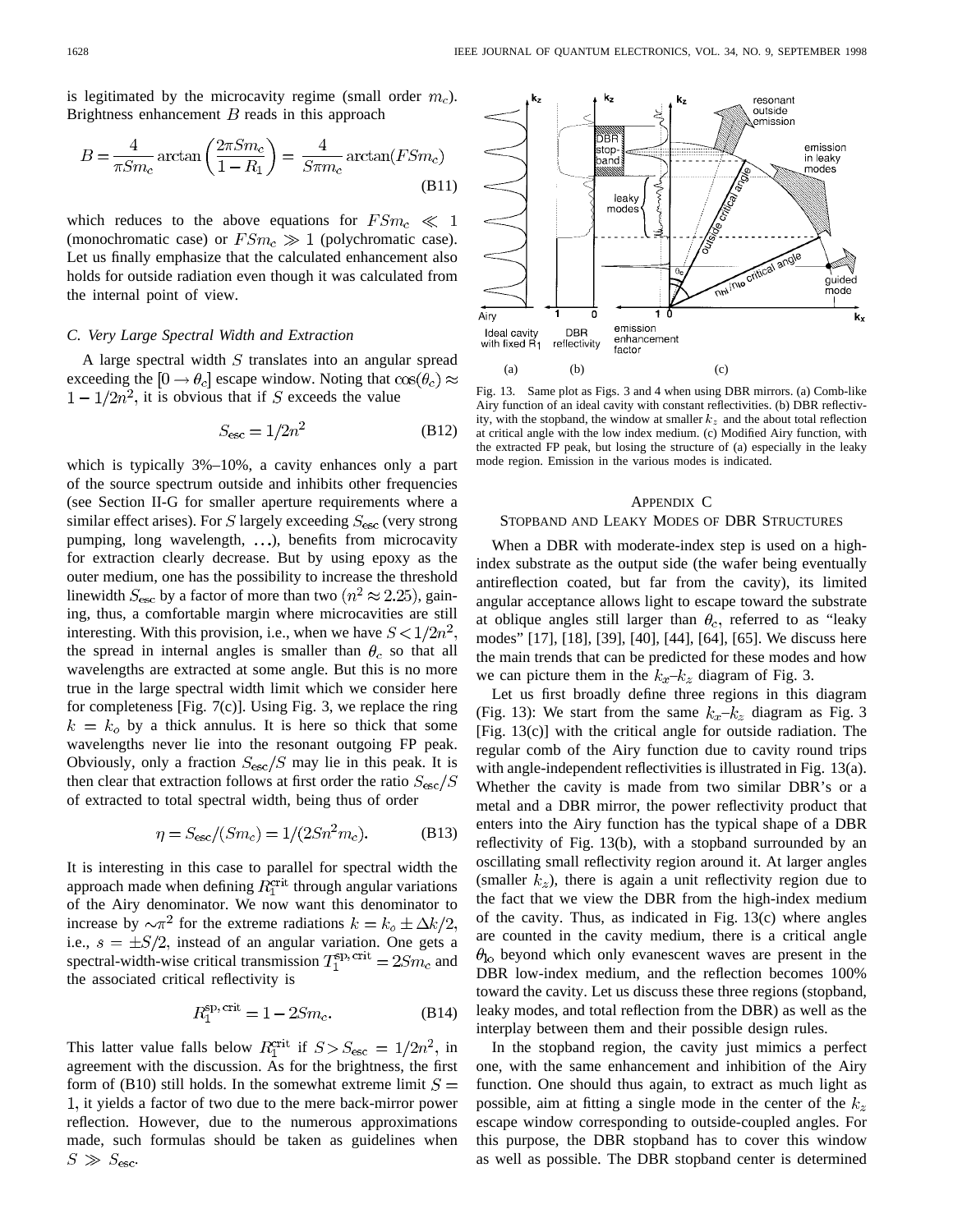by the sole DBR layer thicknesses. On the other hand, the resonant mode position depends essentially on the bare cavity thickness [57], [60], [19]. Finally, the width of the resonant mode depends on the cavity finesse, which is given in the stopband by the number of DBR pairs (until other losses limit the finesse) via mirror reflectivities. The situation pictured in Fig. 13 is close to the preferred "working point"  $(R_1^{\text{crit}})$ , with a moderately high FP peak, but still fairly concentrating the power into the escape window.

Here only one FP mode is found through the stopband. But for larger stopbands or larger bare cavities, the stopband may contain more than one mode. The relevant mode spacing here is that of the compound cavity, including the penetration lengths of DBR's, (or equivalently, taking their linear phase response of Fig. 9(b) into account to obtain the round-trip phase condition). It is also important that the stopband is centered on the extracted mode. Otherwise, if the mode lies close to a stopband edge, a longer penetration length into the DBR results, hence a larger effective cavity order and a diminished extraction. For stopbands much larger than the escape window (large index contrasts), one part of the stopband thus lies at  $k_z > k_o$ , where it would be naive and useless to forbid emission.

What happens in the converse case of small index contrast where the stopband width is narrower than the escape window? Noticing that this corresponds approximately in relative terms to  $(2\Delta n/\pi n) < 1/2n^2$ , this means thus  $n\Delta n < \pi/4$ , which approximately amounts to violate the microcavity criterion for DBR-bounded cavities  $(n\Delta n > 1/2)$ . We then enter the meso-cavity regime. The extraction coefficient is thus no more the microcavity regime one  $(\eta = 1/m_c = \Delta n/2n)$ because two or more resonant modes may take place into the escape window. Referring to the mode-countings arguments developed in Figs. 3–4, there is in this case not much room for the extraction enhancement, which will necessarily be less than a factor of two. A more quantitative prediction can be devised in this meso-cavity case using the ratio of the number of modes in the escape window to the total number of modes  $(\sim \! \Delta n/n)$ , and leads to an asymptotic extraction enhancement of the form  $(1+An\Delta n)$  over the trivial power reflection effect ("far mirror"), the coefficient  $A$  being of order unity.

In the adjacent regions, those of leaky modes, cavity modes do not appear at all because the reflectivity product is small in the Airy function. Only complex oscillations due to the interplay of the peculiar phase response of the DBR with the bare cavity round-trip phase are visible. In the optimized case of Fig. 13, the solid angle subtended by leaky modes is just given by  $\Omega_{\text{gui}} = 4\pi(\cos\theta_1 - \cos\theta_{\text{lo}})$  where the first angle denotes here the bottom of the DBR stopband. Since we have the identities  $\cos \theta_1 \approx 1 - (1/4n^2) - (\Delta n/\pi n)$  and  $\sin \theta_{\text{lo}} = n_{\text{lo}}/n = (n - \Delta n)/n$ , we can thus conclude that the fraction of the solid angle for leaky modes is

$$
\frac{\Omega_{\text{leaky}}}{4\pi} \approx 1 - \frac{1}{4n^2} - \frac{\Delta n}{\pi n} - \sqrt{1 - \left(\frac{n - \Delta n}{n}\right)^2}.
$$
 (C1)

It is plotted in Fig. 14 as a function of  $\Delta n$  for  $n = 2, 3$ , and 4. For example, it is 33% only in the case  $n = 3.5$ ,  $\Delta n =$ 

0.6, where the last term, in excess of one half, is crucial in determining the result. This simplified picture is modified in

culated from the subtended solid angle as a function of  $\Delta n$  for high index  $n = n<sub>hi</sub> = 2, 3,$  and 4. On the right is the normalized solid angle where guided modes occur for comparison. The total is below unity because extracted modes

are not included.

the two following cases.

- 1) Close to the DBR critical angle  $\theta_{\text{lo}}$ , Fresnel reflection coefficients become large even though  $\Delta n$  may be weak. Thus the shorter bare cavity may at this stage act as a peaked FP cavity. An overall account of the transmission and reflection windows in this complex region is beyond our scope. It is analogous to the problem of Bloch waves in a square potential with minibands, etc. [59], [66], [67].
- 2) Substrate lift-off [5], [6]: in most light emitting devices, leaky modes are lost because the emitted light eventually reaches the substrate where it is often absorbed. One remedy is to remove the substrate to deposit the sole heterostructure layers on a low index substrate, causing total internal reflection at the angles of these leaky modes (the further interaction of these modes with the possibly absorptive emittor may cause some reabsorption and photon recycling, see [46]). In the new lift-off structure, almost all the modes of large angles are indeed guided modes of the detached layer stack. Then, the emission pattern of the previously leaky modes turns into a discrete one, but the cavity size is larger than at normal incidence since waves make round trips with unattenuated amplitude throughout both mirrors (we have, say, a configuration  $R_2$  = thicker DBR/bare cavity and  $R_1$  = thinner DBR) instead of being limited by the DBR penetration length at normal incidence. Teeth of the corresponding mode "comb" thus lie closer. However, on the average, overall emission in these modes has no reason to largely differ from the "ordinary" leaky mode emission, e.g., that calculated in [46].

Let us finally discuss spectral aspects: how do leaky modes vary for other wavelengths than the resonant one of Fig. 13? If, slightly abusively, we term "leaky modes" all the emission between both critical angles whatever its origin, then detuning

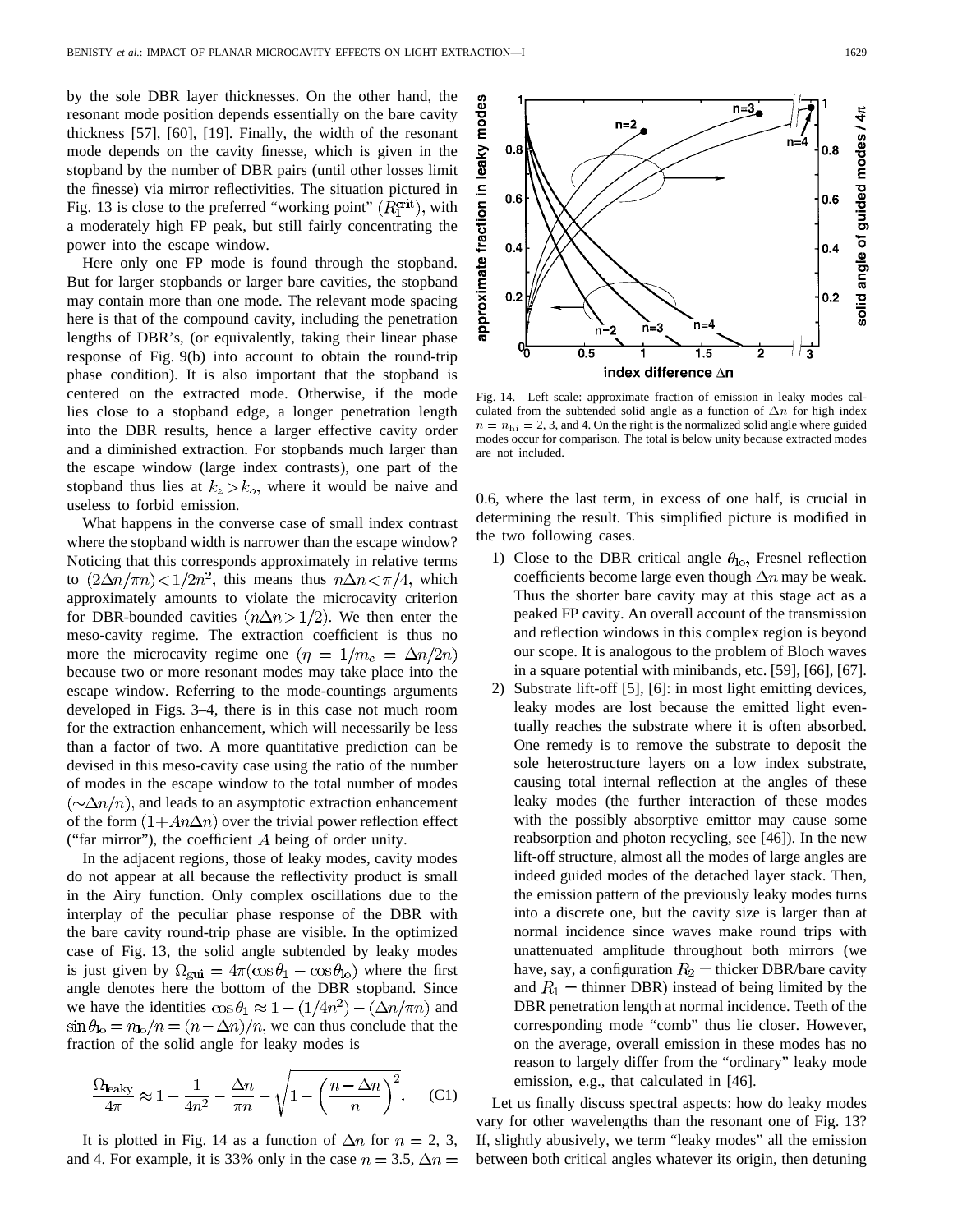to the short wavelength side of the resonance gives rise to an important enhancement of these leaky modes: for this detuning, the resonant mode finally goes beyond the critical angle, causing a much stronger contribution than that of an isotropic source. On the contrary, detuning to the long wavelength side does not usually cause such an increase. See [46, Fig. 5] for details.

The last class of modes are akin to truly guided modes, with an angle larger than DBR critical angle  $\theta_{\text{lo}}$ . In this class, round trips essentially take place in the bare cavity. Even if the substrate has the same index as the cavity, tunneling through low index layers is the only mechanism allowing coupling to radiative substrate modes. Given the thickness of low index layers, the exponential decay at the angles of concern is so important that these modes can hardly be distinguished from true guided modes with zero coupling to the outside world. On this basis, the "comb" made by these modes is usually very largely spaced since the bare cavity is generally narrow  $(m<sub>o</sub>)$ seldom exceeds 3 or 4, i.e., at most a  $2\lambda$  cavity) [16], [18]. Notice, however, that even for the shortest high-index cavity  $(\lambda/2)$ , the structure always sustains a guided mode, and that this guided mode tends to carry away a very large fraction of spontaneous emission, as is suggested by the large solid angle  $\Omega_{\rm qui}$  between  $\theta_{\rm lo}$  and the equator  $\theta = \pi/2$ . However, for short bare cavities bounded with DBR mirrors, the guided power fraction may largely deviate from the ratio  $\Omega_{\rm gui}/4\pi$ , especially at large index contrasts  $\Delta n$ : such cavities have very few modes among which a strong resonating mode close to normal incidence and the fraction in the guided mode is the result of a somewhat complex competition between these modes. As a rule, the fraction of power in guided modes at large  $\Delta n$ , when leaky modes tend to a small fraction, is complementary to the power in outside modes, being diminished for structures with enhanced extraction and enhanced in the converse case of a structure inhibiting emission in the escape window, e.g., a  $3\lambda/4$  cavity between two DBR's. These approximate trends are quantified in a particular case in [46, Fig. 5].

#### ACKNOWLEDGMENT

The authors wish to thank D. Labilloy, J. Blondelle, R. Houdré, and R. Stanley for their advice.

#### **REFERENCES**

- [1] G. B. Stringfellow and M. G. Craford, Eds., *High-Brightness Light-Emitting Diodes*. San Diego, CA: Academic, 1997, p. 48.
- [2] M. G. Craford, "Commercial light emitting diode technology: Status, trends and possible future performances," in *Microcavities and Photonic Bandgaps: Physics and Application*, J. Rarity and C. Weisbuch, Eds. Dordrecht, The Netherlands: Kluwer, 1996, pp. 323–332.
- [3] W. N. Carr, "Photometric figures of merit for semiconductor luminescent sources operating in spontaneous mode," in *Semiconductor Devices Pioneering Papers*, S. M. Sze, Ed. London, U.K.: World Scientific, 1991, pp. 919–937.
- [4] F. A. Kish, F. M. Steranka, D. C. DeFevere, D. A. Vanderwater, K. G. Park, C. P. Kuo, T. D. Osentowski, M. J. Peanasky, J. G. Yu, R. M. Fletcher, D. A. Steigerwald, M. G. Craford, and V. M. G. Craford, and V. M. Robbins, "Very-high efficiency semiconductor wafer-bonded transparent-substrate (Al<sub>x</sub>Ga<sub>1-x)</sub><sub>0.5</sub>P/GaP light-emitting diodes," *Appl. Phys. L* "Very-high efficiency semiconductor wafer-bonded transparent-substrate 64, pp. 2839–2841, 1994.
- [5] G. E. Höfler, D. A. Vanderwater, D. C. DeFevere, F. A. Kish, M. D. Camras, F. M. Steranka, and I. H. Tan, "Wafer bonding of 50-mm

diameter GaP to AlGaInP-GaP light-emitting diode wafers," *Appl. Phys. Lett.*, vol. 69, pp. 803–805, 1996.

- [6] C. Brys, F. Vermaerke, P. Demeester, P. V. Daele, K. Rakennus, A. Salokatve, P. Uusimaa, M. Pessa, A. L. Bradley, J. P. Doran, J. O'Gorman, and H. Hegarty, "Epitaxial lift-off of ZnSe based II-VI structures," *Appl. Phys. Lett.*, vol. 66, pp. 1086–1088, 1995.
- [7] G. Gu, D. Z. Garbuzov, P. E. Burrows, S. Venkatesh, and S. R. Forrest, "High-external-quantum efficiency organic light-emitting devices," *Opt. Lett.*, vol. 22, pp. 396–398, 1997.
- [8] I. Schnitzer, E. Yablonovitch, C. Caneau, and T. J. Gmitter, "Ultrahigh spontaneous emission quantum efficiency, 99.7% internally and 72% externally, from AlGaAs/GaAs/AlGaAs double heterostructures," *Appl. Phys. Lett.*, vol. 62, pp. 131–133, 1993.
- [9] H. De Neve, J. Blondelle, P. Vandaele, P. Demeester, R. Baets, and G. Borghs, "Recycling of guided mode light emission in planar microcavity light emitting diodes," *Appl. Phys. Lett.*, vol. 70, pp. 799–801, 1997.
- [10] J. L. Bradshaw, R. P. Devaty, W. J. Choyke, and R. L. Messham, Borgins, Recycling of guided mode fight emission in planar increasing<br>light emitting diodes," *Appl. Phys. Lett.*, vol. 70, pp. 799–801, 1997.<br>J. L. Bradshaw, R. P. Devaty, W. J. Choyke, and R. L. Messham,<br>"Below-band-gap vol. 55, pp. 165–167, 1989.
- [11] T. Nishikawa, T. Kakimura, Y. Lee, and M. Yamanishi, "Enhanced transfer efficiency in AlGaAs asymmetric planar microcavities," *Appl. Phys. Lett.*, vol. 65, pp. 1796–1798, 1994.
- [12] T. Nishikawa, M. Yokota, S. Nakamura, Y. Kadoya, M. Yamanishi, and I. Ogura, "Influence of photon reabsorption on the transfer efficiency of output intensity in semiconductor microcavities," *IEEE Photon. Technol. Lett.*, vol. 9, pp. 179–181, 1997.
- [13] I. Schnitzer, E. Yablonovitch, C. Caneau, T. J. Gmitter, and A. Scherer, "30-percent external quantum efficiency from surface textured, thinfilm light-emitting-diodes," *Appl. Phys. Lett.*, vol. 63, pp. 2174–2176, 1993.
- [14] R. E. Slusher and C. Weisbuch, "Optical microcavities in condensed matter systems," *Solid. State Commun.*, vol. 92, pp. 149–155, 1994.
- [15] N. E. J. Hunt, E. F. Schubert, R. A. Logan, and G. J. Zydzik, "Enhanced spectral power density and reduced linewidth at 1.3  $\mu$ m in an InGaAsP quantum well resonant cavity light-emitting diode," *Appl. Phys. Lett.*, vol. 61, pp. 2287–2289, 1992.
- [16] N. E. J. Hunt, E. F. Schubert, D. L. Sivco, A. Y. Cho, R. F. Kopf, R. A. Logan, and G. J. Zydzik, "High efficiency, narrow spectrum resonant-cavity light-emitting diodes," in *Confined Electrons and Photons*, E. Burstein and C. Weisbuch, Eds. New York: Plenum, 1995, pp. 703–714.
- [17] D. G. Deppe and C. Lei, "Spontaneous emission from a dipole in a semiconductor microcavity," *J. Appl. Phys.*, vol. 70, pp. 3443–3448, 1991.
- [18] H. De Neve, J. Blondelle, R. Baets, P. Demeester, P. Vandaele, and G. Borghs, "High efficiency planar microcavity LEDs: Comparison of design and experiments," *IEEE Photon. Technol. Lett.*, vol. 7, pp. 287–289, 1995.
- [19] J. Blondelle, H. De Neve, P. Demeester, P. Vandaele, G. Borghs, and R. Baets, "16% external quantum efficiency from planar microcavity LED's at 940 nm by precise matching of cavity wavelength," *Electron. Lett.*, vol. 31, pp. 1286–1287, 1995.
- [20] \_\_\_\_, "6-percent external quantum efficiency from InGaAs/(Al)GaAs single-quantum-well planar microcavity LED's," *Electron. Lett.*, vol. 30, pp. 1787–1788, 1994.
- [21] E. F. Schubert, N. E. J. Hunt, R. J. Malik, M. Micovic, and D. L. Miller, "Temperature and modulation characteristics of resonant-cavity light-emitting diodes," *J. Lightwave Technol*., vol. 14, pp. 1721–1728, 1996.
- [22] H. De Neve, J. Blondelle, P. Vandaele, P. Demeester, R. Baets, and G. Borghs, "Planar substrate-emitting microcavity light emitting diodes with 20% external QE," presented at SPIE Photonics West, San Jose, CA, 1997.
- [23] J. Blondelle, H. De Neve, G. Borghs, P. Vandaele, P. Demeester, and R. Baets, "High efficiency (>20%) microcavity LED's," in *Proc. IEE Coll. on Semiconductor Optical Microcavity Devices and Photonic Bandgaps*, London, U.K., 1996.
- [24] H. De Neve, "Study and realization of microcavity based LED's," Ph.D. dissertation, Univ. of Gent, Belgium, 1997.
- J. Blondelle, "Realization of high-efficiency substrate-emitting In-GaAs/(Al)GaAs microcavity LED's by means of MOCVD," Ph.D. dissertation, Univ. of Gent, Belgium, 1997.
- [26] E. Hadji, J. Bleuse, N. Magnea, and J.-L. Pautrat, "3.2  $\mu$ m infrared resonant cavity light-emitting diode," *Appl. Phys. Lett.*, vol. 67, pp. 2591–2593, 1995.
- [27] E. F. Schubert, Y. H. Wang, A. Y. Cho, L. W. Tu, and G. J. Zydzik, "Resonant cavity light-emitting diode," *Appl. Phys. Lett.*, vol. 60, pp. 921–923, 1992.